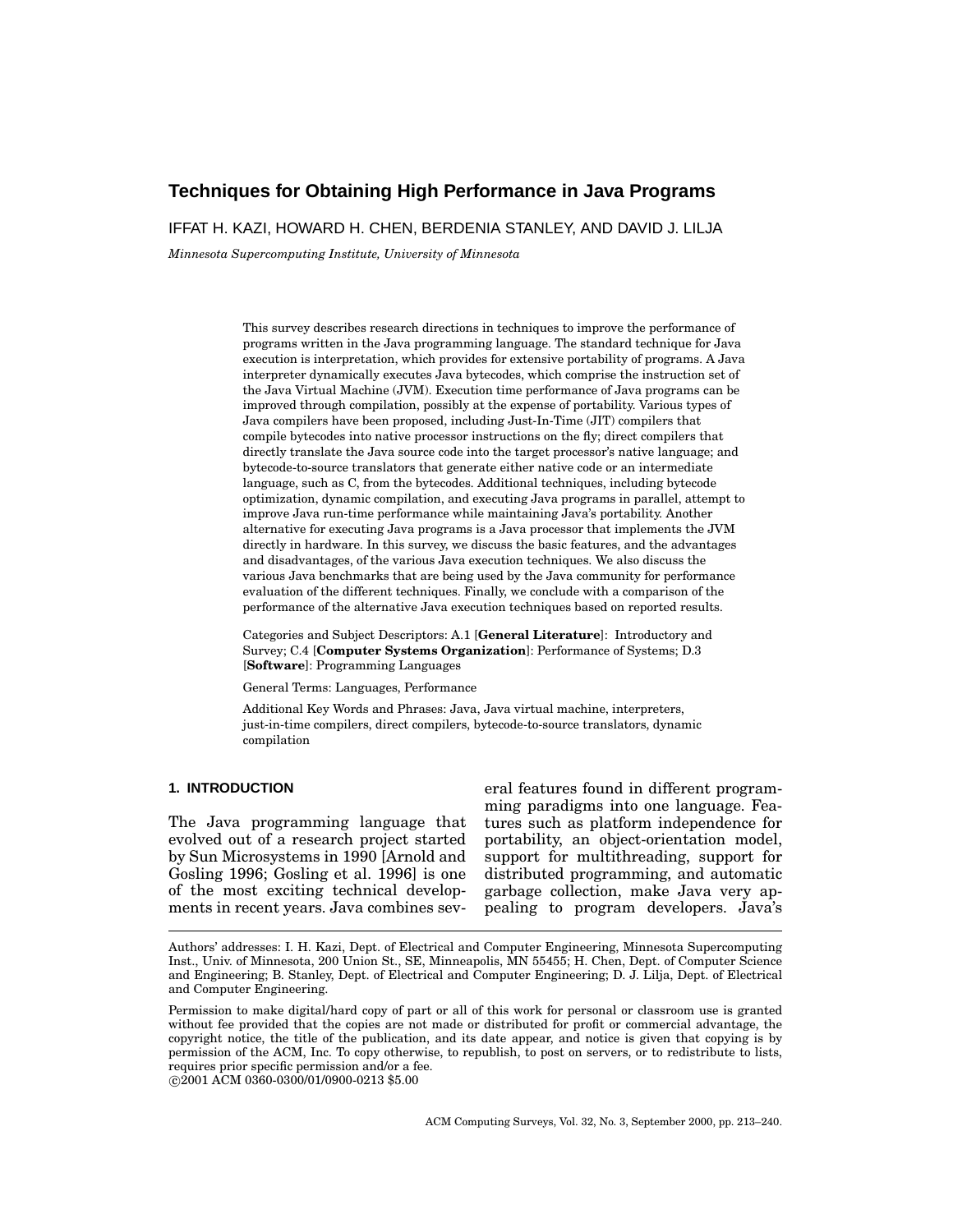"write-once, run anywhere" philosophy captures much of what developers have been looking for in a programming language in terms of application portability, robustness, and security. The cost of Java's flexibility, however, is its slow performance due to the high degree of hardware abstraction it offers.

To support portability, Java source code is translated into architecture neutral bytecodes that can be executed on any platform that supports an implementation of the Java Virtual Machine (JVM). Most JVM implementations execute Java bytecodes through either interpretation or Just-In-Time (JIT) compilation. Since both interpretation and JIT compilation require runtime translation of bytecodes, they both result in relatively slow execution times for an application program. While advances with JIT compilers are making progress towards improving Java performance, existing Java execution techniques do not yet match the performance attained by conventional compiled languages. Of course, performance improves when Java is compiled directly to native machine code, but at the expense of diminished portability.

This survey describes the different execution techniques that are currently being used with the Java programming language. Section 2 describes the basic concepts behind the JVM. Section 3 discusses the different Java execution techniques, including interpreters, JIT and static compilers, and Java processors. In Section 4, we describe several optimization techniques for improving Java performance, including dynamic compilation, bytecode optimization, and parallel and distributed techniques. Section 5 reviews the existing benchmarks available to evaluate the performance of the various Java execution techniques with a summary of their performance presented in Section 6. Conclusions are presented in Section 7.

## **2. BASIC JAVA EXECUTION**

Basic execution of an application written in the Java programming language begins with the Java source code. The Java source code files (*.java* files) are translated by a Java compiler into Java *bytecodes*, which are then placed into *.class* files. The bytecodes define the instruction set for the JVM which actually executes the user's application program.

### **2.1. Java Virtual Machine**

The *Java Virtual Machine* (JVM) executes the Java program's bytecodes [Lindholm and Yellin 1997; Meyer and Downing 1997]. The JVM is said to be *virtual* since, in general, it is implemented in software on an existing hardware platform. The JVM must be implemented on the target platform before any compiled Java programs can be executed on that platform. The ability to implement the JVM on various platforms is what makes Java portable. The JVM provides the interface between compiled Java programs and any target hardware platform.

Traditionally, the JVM executes the Java bytecodes by interpreting a stream of bytecodes as a sequence of instructions. One stream of bytecodes exists for each  $method<sup>1</sup>$  in the class. They are interpreted and executed when a method is invoked during the execution of the program. Each of the JVM's stack-based instructions consists of a one-byte *opcode* immediately followed by zero or more *operands*. The instructions operate on *byte*, *short*, *integer*, *long*, *float*, *double*, *char*, *object*, and *return address* data types. The JVM's instruction set defines 200 standard opcodes, 25 *quick variations* of some opcodes (to support efficient dynamic binding), and three reserved opcodes. The opcodes dictate to the JVM what action to perform. Operands provide additional information, if needed, for the JVM to execute the action. Since bytecode instructions operate primarily on a stack, all operands must be pushed on the stack before they can be used.

The JVM can be divided into the five basic components shown in Figure 1. Each of the *registers*, *stack*, *garbage-collected heap*, *methods area*, and *execution engine*

<sup>1</sup> A *method* roughly corresponds to a function call in a procedural language.

ACM Computing Surveys, Vol. 32, No. 3, September 2000.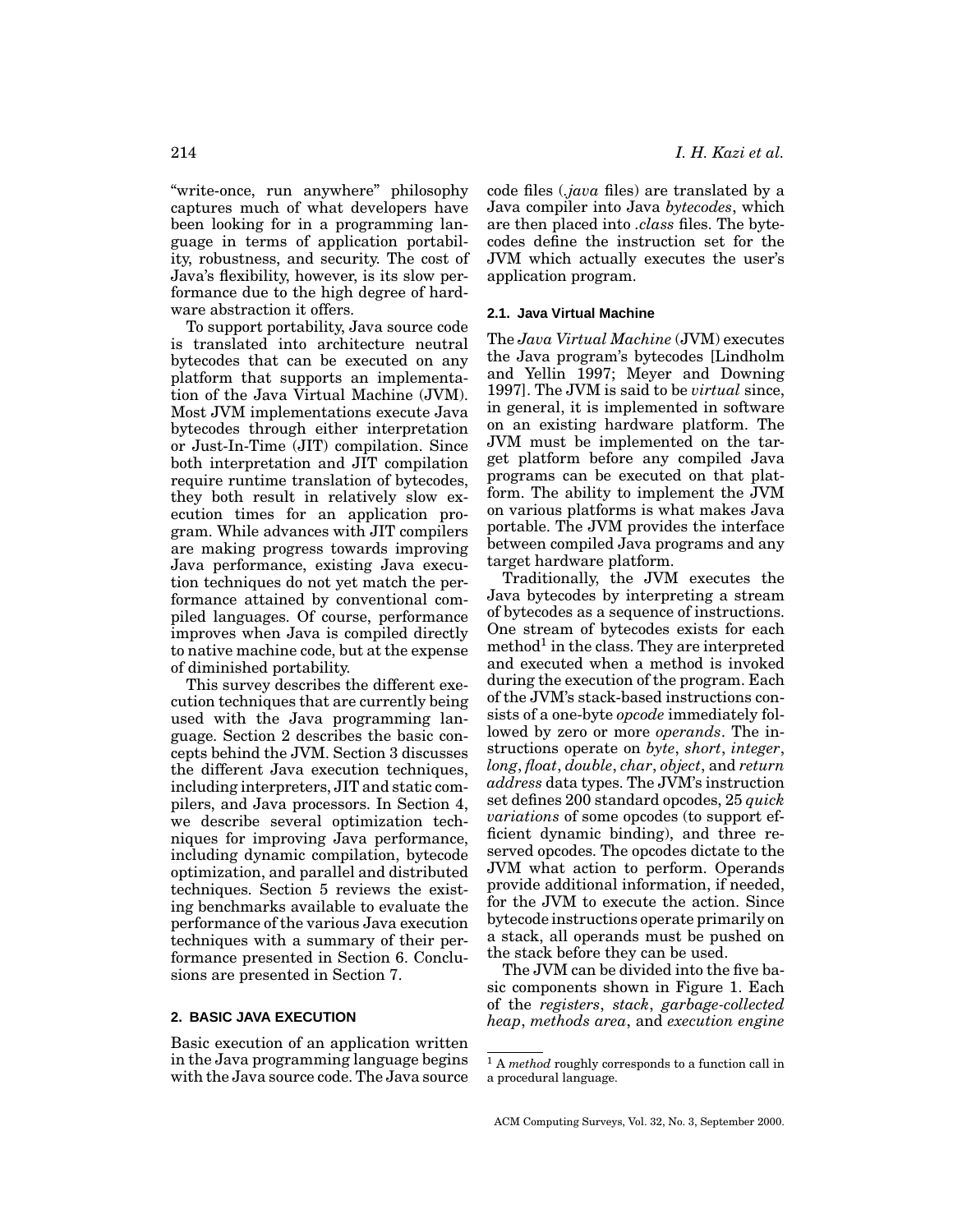

**Fig. 1**. Basic components of the Java Virtual Machine.

components must be implemented in some form in every JVM. The *registers* component includes a *program counter* and three other registers used to manage the stack. Since most of the bytecode instructions operate on the stack, only a few registers are needed. The bytecodes are stored in the *methods area*. The *program counter* points to the next byte in the *methods area* to be executed by the JVM. Parameters for bytecode instructions, as well as results from the execution of bytecode instructions, are stored in the *stack*. The stack passes parameters and return values to and from the methods. It is also used to maintain the state of each method invocation, which is referred to as the *stack frame*. The *optop*, *frame*, and *vars* registers manage the stack frame.

Since the JVM is a stack-based machine, all operations on data must occur through the *stack*. Data is pushed onto the *stack* from constant pools stored in the methods area and from the local variables section of the stack. The *stack frame* is divided into three sections. The first is the *local variables* section which contains all of the local variables being utilized by the current method invocation. The *vars* register points to this section of the stack frame. The second section of the stack frame is the *execution environment*, which maintains the stack operations. The *frame* register points to this section. The final section is

the *operand stack*. This section is utilized by the bytecode instructions for storing parameters and temporary data for expression evaluations.

The *optop* register points to the top of the operand stack. It should be noted that the *operand stack* is always the topmost stack section. Therefore, the *optop* register always points to the top of the entire stack. While instructions obtain their operands from the top of the stack, the JVM requires random access into the stack to support instructions like *iload*, which loads an integer from the local variables section onto the operand stack, or *istore*, which pops an integer from the top of the operand stack and stores it in the local variables section.

Memory is dynamically allocated to executing programs from the *garbagecollected heap* using the *new* operator. The JVM specification requires that any space allocated for a new object be preinitialized to zeroes. Java does not permit the user to explicitly free allocated memory. Instead, the garbage collection process monitors existing objects on the heap and periodically marks those that are no longer being used by the currently executing Java program. Marked objects are then returned to the pool of available memory. Implementation details of the garbage collection mechanism are discussed further in Section 2.2.

The core of the JVM is the *execution engine*, which is a "virtual" processor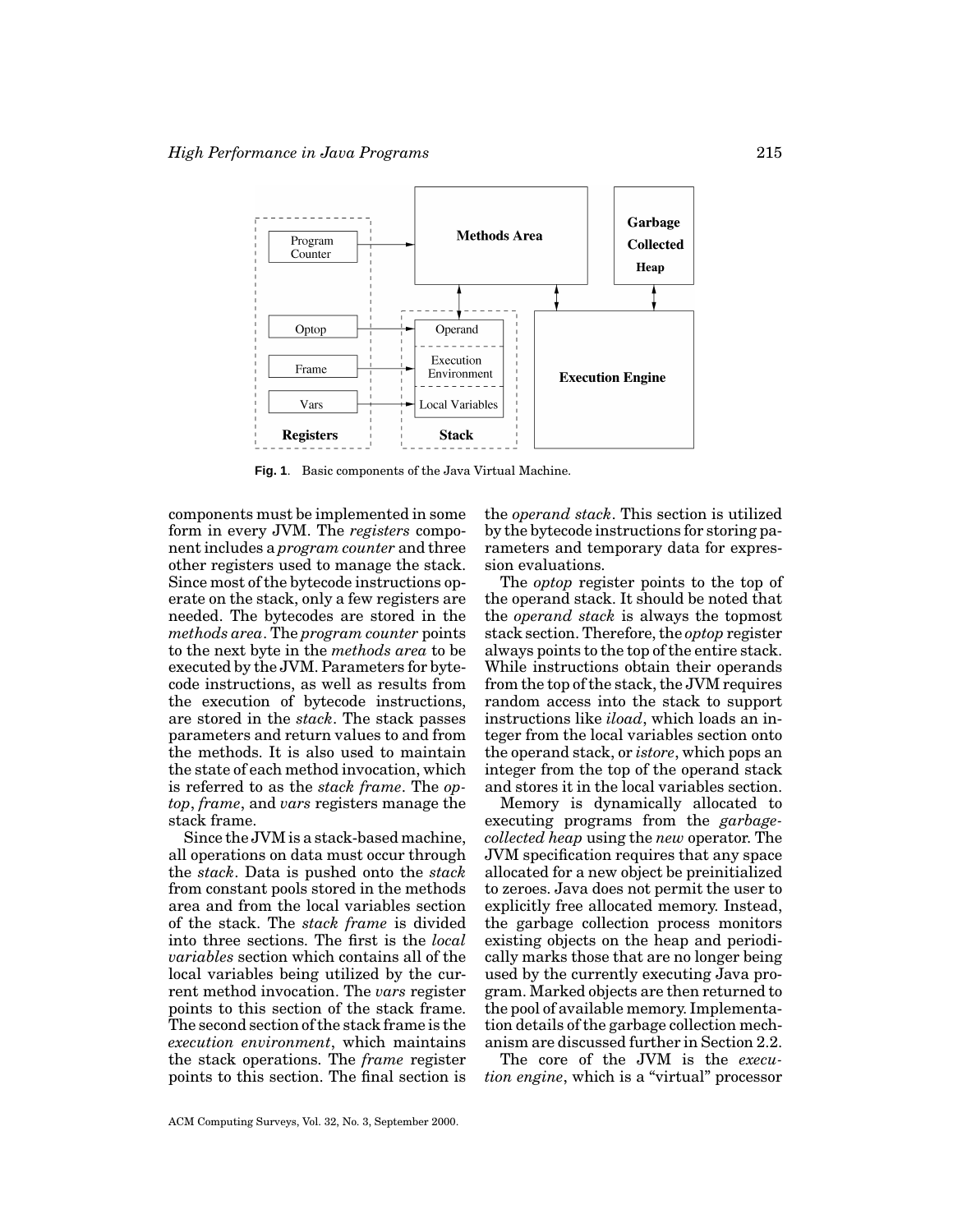that executes the bytecodes of the Java methods. This "virtual" processor can be implemented as an interpreter, a compiler, or a Java-specific processor. Interpreters and compilers are software implementations of the JVM while Java processors implement the JVM directly in hardware. The execution engine interacts with the methods area to retrieve the bytecodes for execution. Various implementations of the Java execution engine are described in subsequent sections.

### **2.2. Garbage Collection**

In Java, objects are never explicitly deleted. Instead, Java relies on some form of garbage collection to free memory when objects are no longer in use. The JVM specification [Lindholm and Yellin 1997] requires that every Java runtime implementation should have some form of automatic garbage collection. The specific details of the mechanism are left up to the implementors. A large variety of garbage collection algorithms have been developed, including *reference counting*, *mark-sweep*, *mark-compact*, *copying*, and *noncopying implicit collection* [Wilson 1992]. While these techniques typically halt processing of the application program when garbage collection is needed, *incremental* garbage collection techniques have been developed that allow garbage collection to be interleaved with normal program execution. Another class of techniques known as *generational* garbage collection improve efficiency and memory locality by working on a smaller area of memory. These techniques exploit the observation that recently allocated objects are most likely to become garbage within a short period of time.

The garbage collection process imposes a time penalty on the user program. Consequently, it is important that the garbage collector is efficient and interferes with program execution as little as possible. From the implementor's point of view, the programming effort required to implement the garbage collector is another consideration. However, easy-to-implement techniques may not be the most executiontime efficient. For example, conservative garbage collectors treat every register and word of allocated memory as a potential pointer and thus do not require any additional type information for allocated memory blocks to be maintained. The drawback, however, is slower execution time. Thus, there are trade-offs between ease of implementation and execution-time performance to be made when selecting a garbage collection technique for the JVM implementation.

## **3. ALTERNATIVE EXECUTION TECHNIQUES FOR JAVA PROGRAMS**

In addition to the standard interpreted JVM implementation, a variety of execution techniques have been proposed to reduce the execution time of Java programs. In this section, we discuss the alternative execution techniques summarized in Figure 2.

As shown in this figure, there are numerous alternatives for executing Java programs compared to the execution of programs written in a typical programming language such as C. The standard mechanism for executing Java programs is through interpretation, which is discussed in Section 3.1. Compilation is another alternative for executing Java programs and a variety of Java compilers are available that operate on either Java source code or Java bytecodes. We describe several different Java compilers in Section 3.2. Finally, Java processors, which are hardware implementations of the JVM, are discussed in Section 3.3.

### **3.1. Java Interpreters**

Java interpreters are the original method for executing Java bytecodes. An interpreter emulates the operation of a processor by executing a program, in this case, the JVM, on a target processor. In other words, the running JVM program reads and executes each of the bytecodes of the user's application program in order. An interpreter has several advantages over a traditional compiled execution. Interpretation is very simple,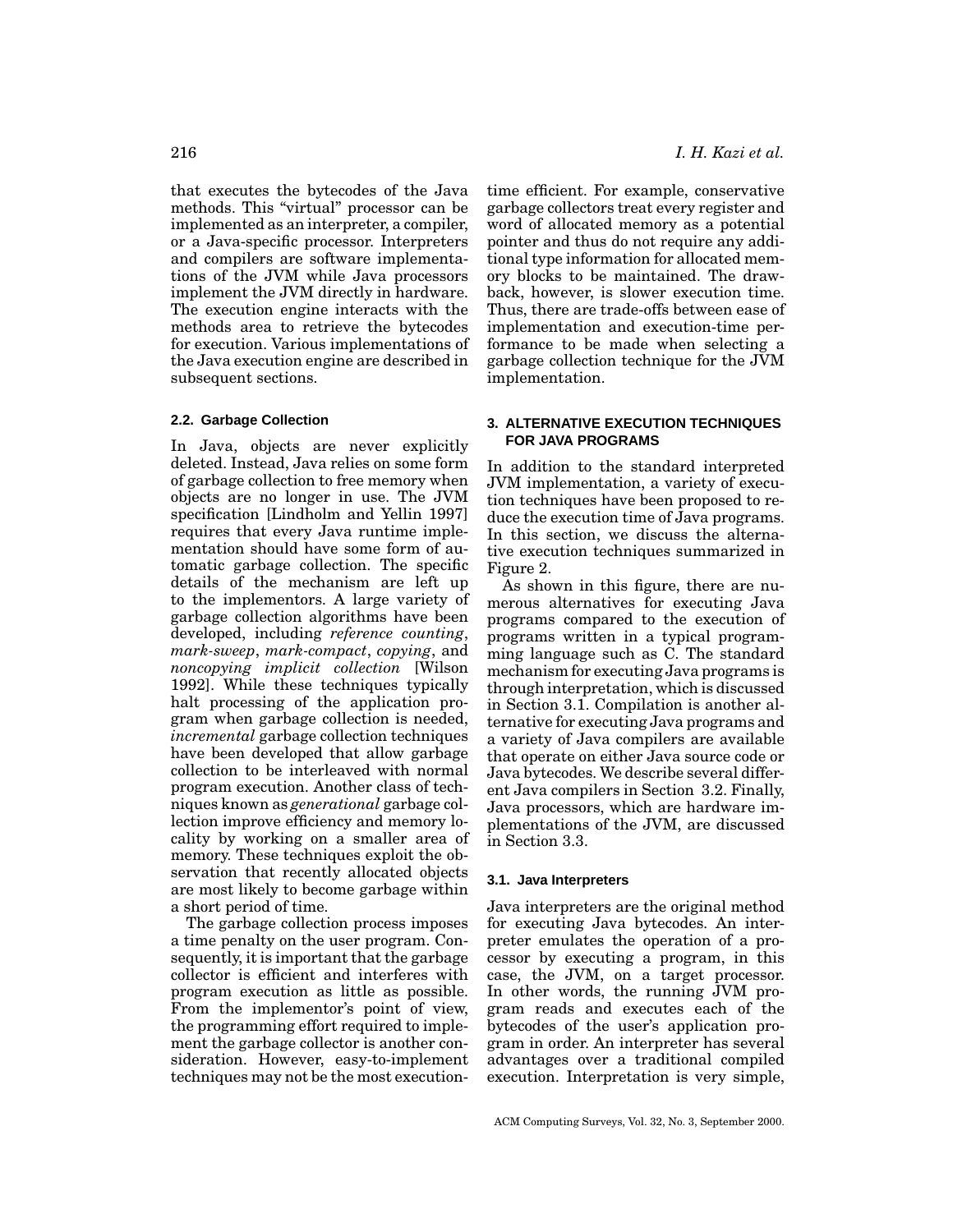

**Fig. 2**. Alternatives for executing Java compared to a typical C programming language compilation process.

and it does not require a large memory to store the compiled program. Furthermore, interpreters are relatively easy to implement. However, the primary disadvantage of an interpreter is its slow performance.

There are several existing Java interpreters. The Sun Java Developers Kit (JDK) [Sun Microsystems] is used to develop Java applications and applets that will run in all Java-enabled web browsers. The JDK contains all of the necessary classes, source files, applet viewer, debugger, compiler, and interpreter. Versions exist that execute on the SPARC Solaris, x86 Solaris, Windows NT, Windows 95, and Macintosh platforms. The Sun JVM is itself implemented in the C programming language. The Microsoft Software Development Kit (SDK) also provides the tools to compile, execute, and test Java applets and applications [Microsoft SDK Tools]. The SDK contains the Microsoft Win32 Virtual Machine for Java (Microsoft VM),

ACM Computing Surveys, Vol. 32, No. 3, September 2000.

classes, APIs, and so forth for the x86 and ALPHA platforms.

## **3.2. Java Compilers**

Another technique to execute Java programs is with a compiler that translates the Java bytecodes into native machine code. Like traditional high-level language compilers, a *direct Java compiler* starts with an application's Java source code (or, alternatively, with its bytecode) and translates it directly into the machine language of the target processor. The *JIT compilers*, on the other hand, are dynamicallyinvoked compilers that compile the Java bytecode during runtime. These compilers can apply different optimizations to speed up the execution of the generated native code. We discuss some common Java-specific compiler optimizations in Section 3.2.1. The subsequent sections describe the various Java compilers and their specific features.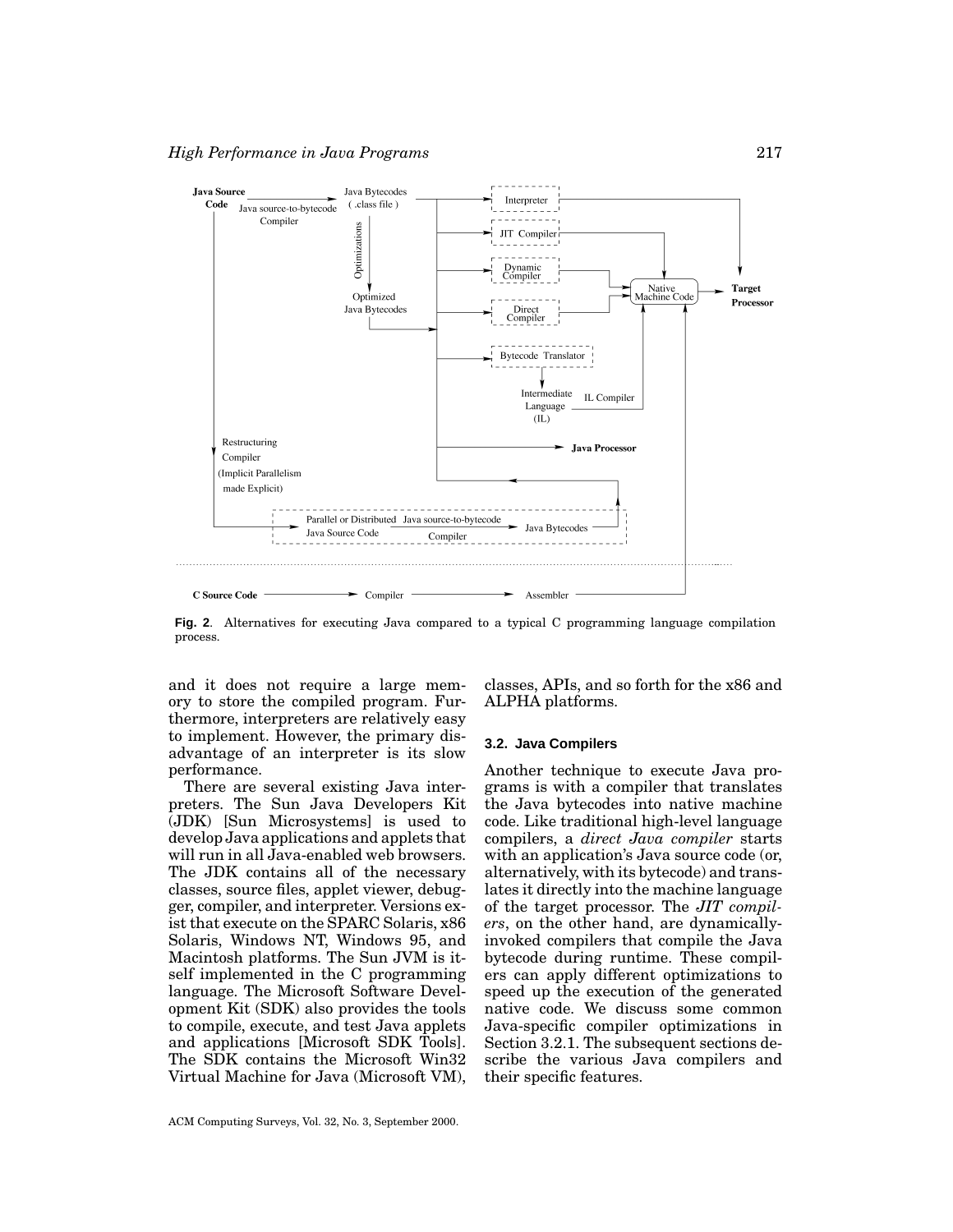## 3.2.1. Java Compiler Optimizations

Due to the unique features of the JVM, such as the stack architecture, dynamic loading, and exception handling, Java native code compilers need to apply different types of optimizations than those used in traditional compilers. Some commonly implemented optimizations include mapping stack variables to machine registers, moving constant stack variables into native instructions, increasing the efficiency of exception handling, and inlining of methods.

Mapping variables to machine registers increases native code performance since registers are much faster to access than memory. Registers can also be used to reduce the amount of stack duplication in Java. Specifically, each Java bytecode instruction consumes stack variables. Therefore, if a bytecode operand is used by multiple bytecode instructions, it must be duplicated on the stack. Register operands can be used over multiple instructions, however, eliminating the stack duplication overhead for those instructions.

Stack activity also can be reduced by moving constants on the stack into native instructions as immediate operands. Java bytecode instructions must receive constant operands from the stack. Since most architectures support instructions with immediate operands, this optimization eliminates the overhead of loading the constant into a register or memory location.

Exception overhead can be reduced by eliminating unnecessary exception checks and increasing the efficiency of the exception checking mechanism. For example, arrays are often used in iterative loops. If an array index value remains bounded inside of a loop, array bounds checks can be eliminated inside of the loop, which can produce significant performance advantages for large arrays.

Inlining of static methods is useful for speeding up the execution of method calls. However, the Java to bytecode compiler can only inline static methods within the class because static methods in other classes may be changed before actual execution. The implementation of any single class instantiation is stable at runtime and can therefore be inlined. The JIT compilers described in Section 3.2.2 can make use of this fact to inline small static methods to thereby reduce the overall number of static method calls. Dynamic methods can be converted to static methods given a set of classes using class hierarchy analysis [Dean et al. 1995]. If a virtual method has not been overloaded in the class hierarchy, dynamic calls to that method can be replaced by static calls. However, class hierarchy analysis may be invalidated if a new class is dynamically loaded into the program.

#### 3.2.2. Just-In-Time Compilers

A *Just-In-Time* (JIT) compiler translates Java bytecodes into equivalent native machine instructions as shown in Figure 2. This translation is performed at runtime immediately after a method is invoked. Instead of interpreting the code for an invoked method, the JIT compiler translates a method's bytecodes into a sequence of native machine instructions. These native instructions are executed in place of the bytecodes. Translated bytecodes are then cached to eliminate redundant translation of bytecodes.

In most cases, executing JIT compiler generated native code is more efficient than interpreting the equivalent bytecodes since an interpreter identifies and interprets a bytecode every time it is encountered during execution. JIT compilation, on the other hand, identifies and translates each instruction only once—the first time a method is invoked. In programs with large loops or recursive methods, the combination of the JIT compilation and native code execution times can be drastically reduced compared to an interpreter. Additionally, a JIT compiler can speed up native code execution by optimizing the code it generates, as described in Section 3.2.1.

Since the total execution time of a Java program is a combination of compilation time and execution time, a JIT compiler needs to balance the time spent optimizing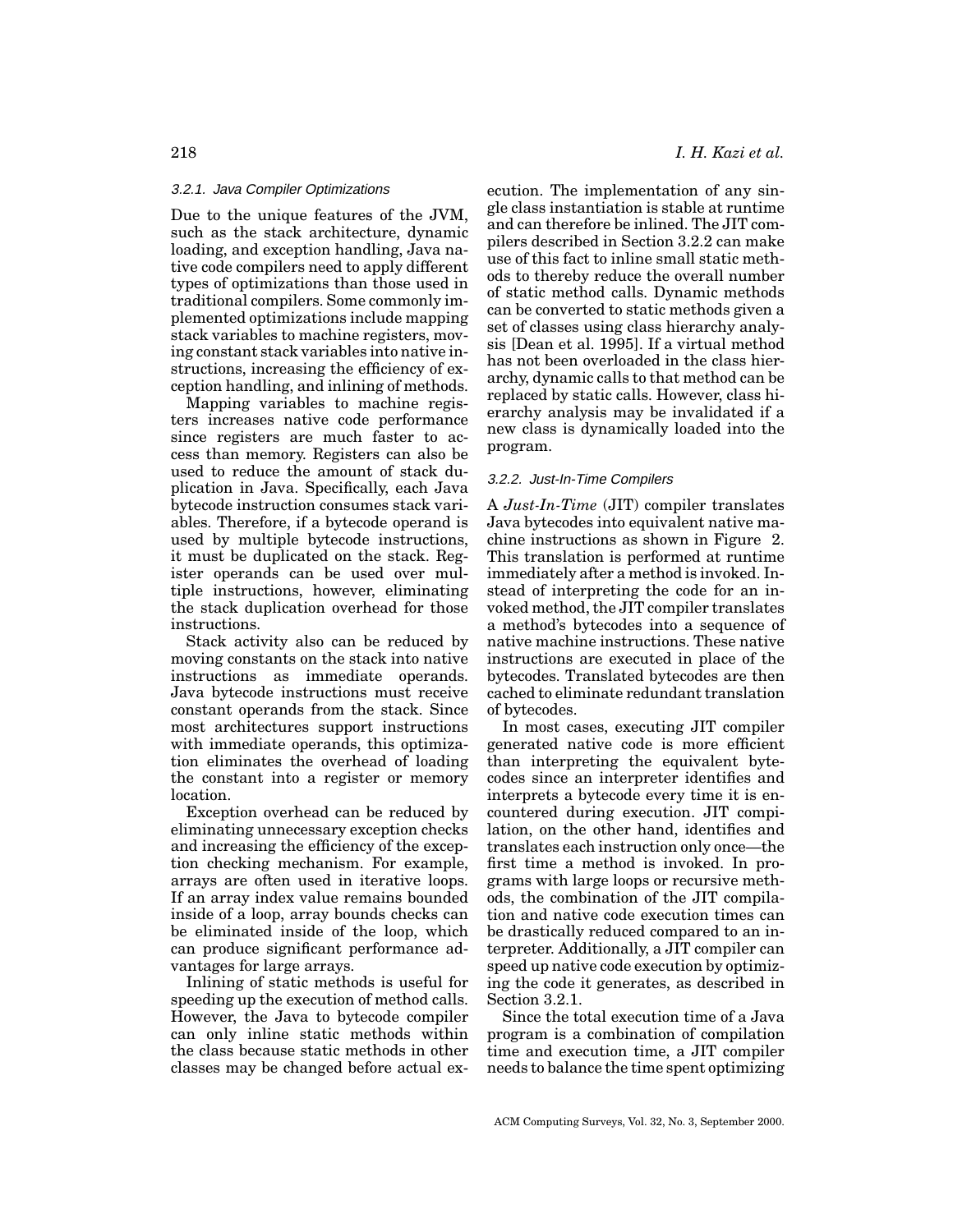generated code against the time it saves by the optimization. Code optimization is further limited by the scope of compilation. Since compilation occurs on demand for one class or one method at a time, it is difficult for a JIT compiler to perform nonlocal optimizations. Due to the time and scope restrictions of JIT compilation, JIT optimizations are generally simple ones that are expected to yield reasonably large performance gains compared to the optimization time.

Although JIT compilers are generally more efficient than interpreters, there are still advantages to using an interpreter. One advantage is that interpreters are better suited to debugging programs. Another advantage is that JIT compilation compiles an entire method at once, while interpretation translates only the instructions that actually are executed. If only a small percentage of the bytecodes in a method are ever executed and the method is rarely executed, the time spent on JIT compilation may never be recouped by the reduction in execution time.

Current JIT compilers offer a variety of target platforms and features. The *Symantec Cafe JIT* is included in the Java 2 runtime environment for Windows 95/NT and Netscape Navigator [Symantec]. *Microsoft* includes a JIT with Internet Explorer for Windows 95/NT and Macintosh [Just-In-Time Compilation]. No published information is available about the implementation details of these JIT compilers.

*IBM* includes an optimizing JIT compiler in its IBM Developer Kit for Windows [Ishizaki et al. 1999; Suganuma et al. 2000]. This JIT compiler performs a variety of optimizations including method inlining, exception check elimination, common subexpression elimination, loop versioning, and code scheduling. The compiler begins by performing flow analysis to identify basic blocks and loop structure information for later optimizations. The bytecodes are transformed into an internal representation, called *extended bytecodes*, on which the optimizations are performed.

The optimizations begin with method inlining. Empty method calls originating from object constructors or small access methods are always inlined. To avoid code expansion (and thus, the resulting cache inefficiency) other method calls are inlined only if they are in program hotspots such as loops. Virtual method calls are handled by adding an explicit check to make sure that the inlined method is still valid. If the check fails, standard virtual method invocation is performed. If the referenced method changes frequently, the additional check and inlined code space adds additional overhead to the invocation. However, the referenced method is likely to remain the same in most instances, eliminating the cost of a virtual method lookup and invocation.

Following inlining, the IBM JIT compiler performs general exception check elimination and common subexpression elimination based on program flow information. The number of array bound exception checks is further reduced using *loop versioning*. Loop versioning creates two versions of a target loop—a safe version with exception checking and an unsafe version without exception checking. Depending on the loop index range test at the entry point of the loop, either the safe or the unsafe version of the loop is executed.

At this point, the IBM JIT compiler generates native x86 machine code based on the extended bytecode representation. Certain stack manipulation semantics are detected in the bytecode by matching bytecode sequences known to represent specific stack operations. Register allocation is applied by assigning registers to stack variables first and then to local variables based on usage counts. Register allocation and code generation are performed in the same pass to reduce compilation time. Finally, the generated native code is scheduled within the basic block level to fit the requirements of the underlying machine.

Intel includes a JIT compiler with the VTune optimization package for Java that interfaces with the Microsoft JVM [Adl-Tabatabai et al. 1998]. The Intel JIT compiler performs optimizations and generates code in a single pass without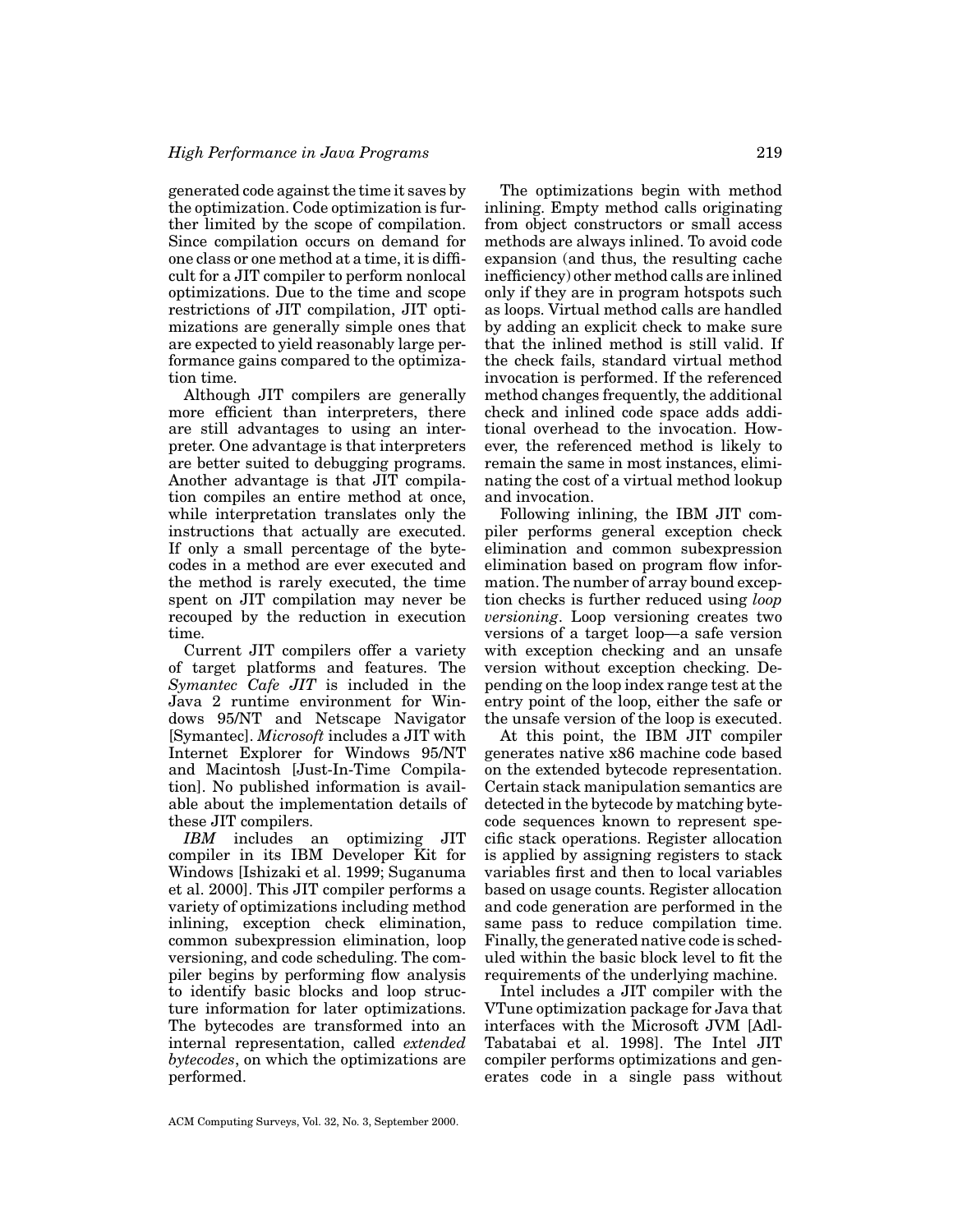generating a complete internal representation of the program. This approach speeds up native code generation while limiting the scope of the optimizations to extended basic blocks only. The Intel JIT compiler applies common subexpression elimination (CSE) within basic blocks, local and global register allocation, and limited exception optimizations.

The compiler first performs a linear scan of the bytecodes to record stack and variable information for use in later stages. This is followed by a global register allocation, code generation, code emission, and code patching pass. The compiler uses two alternative schemes for global register allocation. The first scheme allocates the 4 callee-saved registers to the variables with the highest static reference counts for the duration of the method. The second scheme iterates through all of the variables in order of decreasing static reference counts, allocating a register to a variable if the register is available in all of the basic blocks that the variable is referenced.

CSE is implemented by matching nonoverlapping subsequences in expressions. Basic blocks are represented as a string of bytes where common subexpressions are detected as duplicate substrings in the string. Any two matched substrings of less than sixteen bytecodes is considered as a candidate for elimination. If the value calculated during the first expression instance is still available during the second instance of the expression, the previous value is reused and the duplicate expression is eliminated. In this scheme, transitivity of expressions is not considered. Therefore, the expression " $x + y$ " would not match with " $y + x$ ."

Unnecessary array bounds checks are detected by keeping track of the maximum constant array index that is bounds checked and eliminating index bound checks for constant values less than the maximum constant array index check. For example, if array location 10 is accessed before location 5, the bounds check for array location 5 is eliminated. This optimization is useful during array initialization since the array creation size is considered

a successful bounds check of the highest array index. This eliminates bound checks for any initialization of array values using constant array indices. However, elimination of bounds checks does not apply to variables nor does it extend beyond the scope of a basic block.

Code for handling thrown exceptions is moved to the end of the generated code for a method. By placing exception handling code at the end of the method, the static branch predictor on Pentium processors will predict the branches to be not taken and the exception handling code is less likely to be loaded into a cache line. Since exceptions do not occur frequently, this is well-suited for the common case execution.

The OpenJIT project [Matsuoka et al. 1998] is a reflective JIT compiler written in Java. The compiler is reflective in the sense that it contains a set of selfdescriptive modules that allow a user program to examine the internal state of the compiler's compilation and modify the state through a compiler-supplied interface. This interface allows user programs to perform program-specific optimizations by defining program-specific semantics. For instance, defining properties of commutivity and transitivity for a user object provides the compiler with more information to perform useful optimizations.

The open-source Kaffe project provides a JIT compiler for the Kaffe JVM that supports various operating systems on the x86, Sparc, M68k, MIPS, Alpha, and PARisc architectures [Wilkinson, Kaffe v0.10.0]. The Kaffe JIT compiler uses a machine-independent front-end that converts bytecodes to an intermediate representation called the KaffeIR. The KaffeIR is then translated using a set of macros which define how KaffeIR instructions map to native code.

The *AJIT compilation system* generates annotations in bytecode files to aid the JIT compilation [Azevedo et al. 1999]. A Java to bytecode compiler generates annotations that are stored as additional code attributes in generated class files to maintain compatibility with existing JVMs. These annotations carry compiler optimization-related information that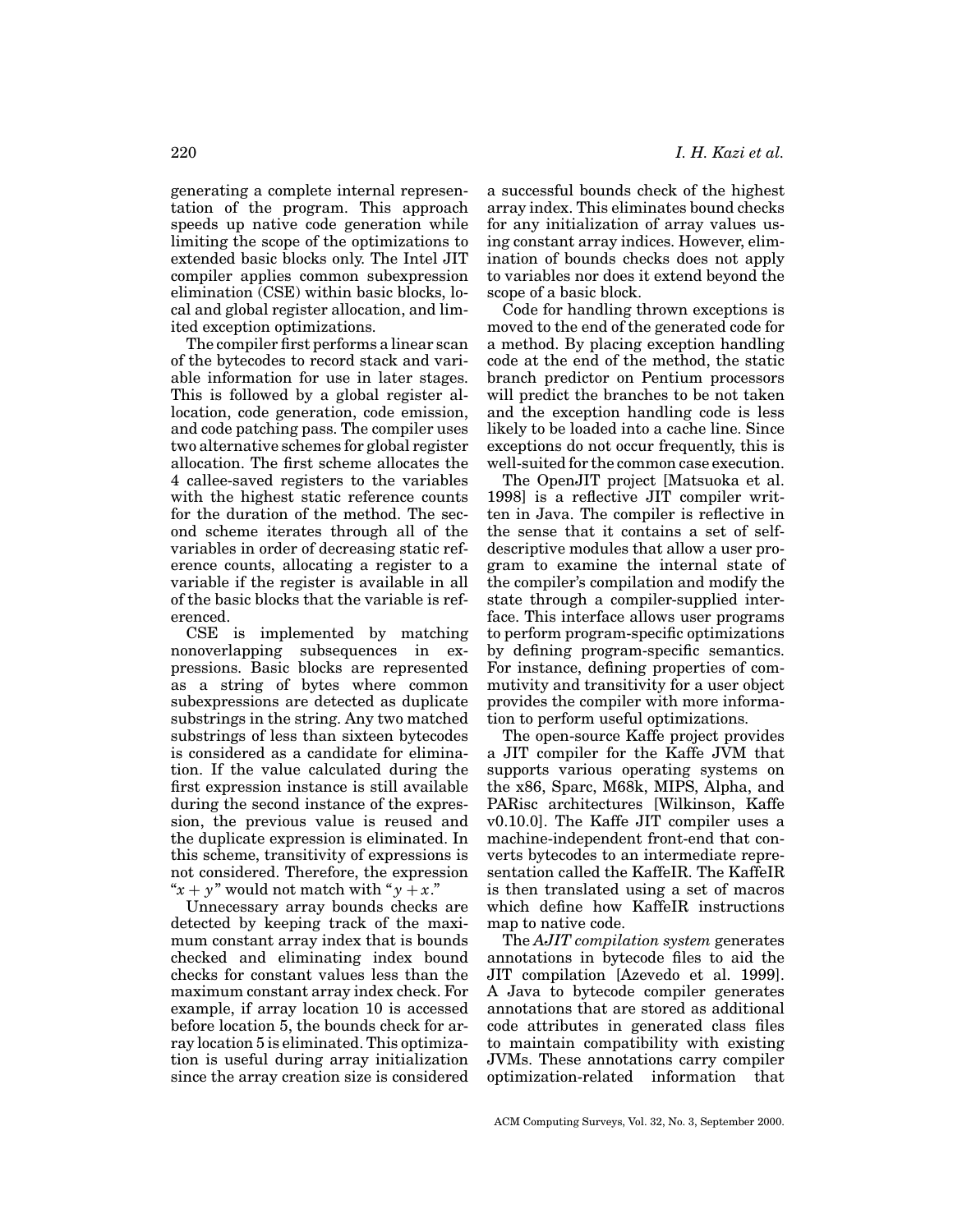allow the JIT compiler to generate optimized native code without extensive runtime analysis. An example of a generated attribute in the AJIT system is the mapping of variables to an infinite virtual register set. This virtual register allocation (VRA) annotation is used by an annotation-reading JIT compiler to speed up register allocation and to identify unnecessary duplication of stack variables.

*CACAO* is a stand-alone JIT compiler for the DEC ALPHA architecture [Krall and Grafl 1997]. The CACAO compiler translates bytecodes to an intermediate representation, performs register allocation, and replaces constant operands on the stack with immediate instruction operands.

*Fajita* [FAJITA] is a variation of a JIT compiler that runs as a Java compilation server on a network, independent of the Java runtime. The server compiles Java bytecode as a pass-through proxy server, allowing class compilation to be cached and shared among different programs and machines. Since the lifetime of compiled code in this environment is generally much longer than a standard JIT, this compiler has more time to perform advanced optimizations.

## 3.2.3. Direct Compilers

A *direct compiler* translates either Java source code or bytecodes into machine instructions that are directly executable on the designated target processor (refer to Figure 2). The main difference between a direct compiler and a JIT compiler is that the compiled code generated by a direct compiler is available for future executions of the Java program. In JIT compilation, since the translation is done at run-time, compilation speed requirements limit the type and range of code optimizations that can be applied. Direct compilation is done statically, however, and so can apply traditional time-consuming optimization techniques, such as data-flow analysis, interprocedural analysis, and so on [Aho et al. 1986], to improve the performance of the compiled code. However, because they provide static compilation,

direct compilers cannot support dynamic class loading. Direct compilation also results in a loss of portability since the generated code can be executed only on the specific target processor. It should be noted that the portability is not completely lost if the original bytecodes or source code are still available, however.

*Caffeine* [Hsieh et al. 1996] is a Java bytecode-to-native code compiler that generates optimized machine code for the X86 architecture. The compilation process involves several translation steps. First, it translates the bytecodes into an internal language representation, called *Java IR*, that is organized into functions and basic blocks. The Java IR is then converted to a machine-independent IR, called *Lcode*, using stack analysis, stackto-register mapping, and class hierarchy analysis. The IMPACT compiler [Chang et al. 1991] is then used to generate an optimized machine-independent IR by applying optimizations such as inlining, data-dependence and interclass analysis to improve instruction-level parallelism (ILP). Further, machine-specific optimizations, including peephole optimization, instruction scheduling, speculation, and register allocation, are applied to generate the optimized machine-specific IR. Finally, optimized machine code is generated from this machine-specific IR. Caffeine uses an enhanced memory model to reduce the overhead due to additional indirections specified in the standard Java memory model. It combines the Java class instance data block and the method table into one object block and thus requires only one level of indirection. Caffeine supports exception handling only through array bounds checking. It does not support garbage collection, threads, and the use of graphics libraries.

The *Native Executable Translation* (NET) compiler [Hsieh et al. 1997] extends the Caffeine prototype by supporting garbage collection. It uses a mark-andsweep garbage collector which is invoked only when memory is full or reaches a predefined limit. Thus, NET eliminates the overhead due to garbage collection in smaller application programs that have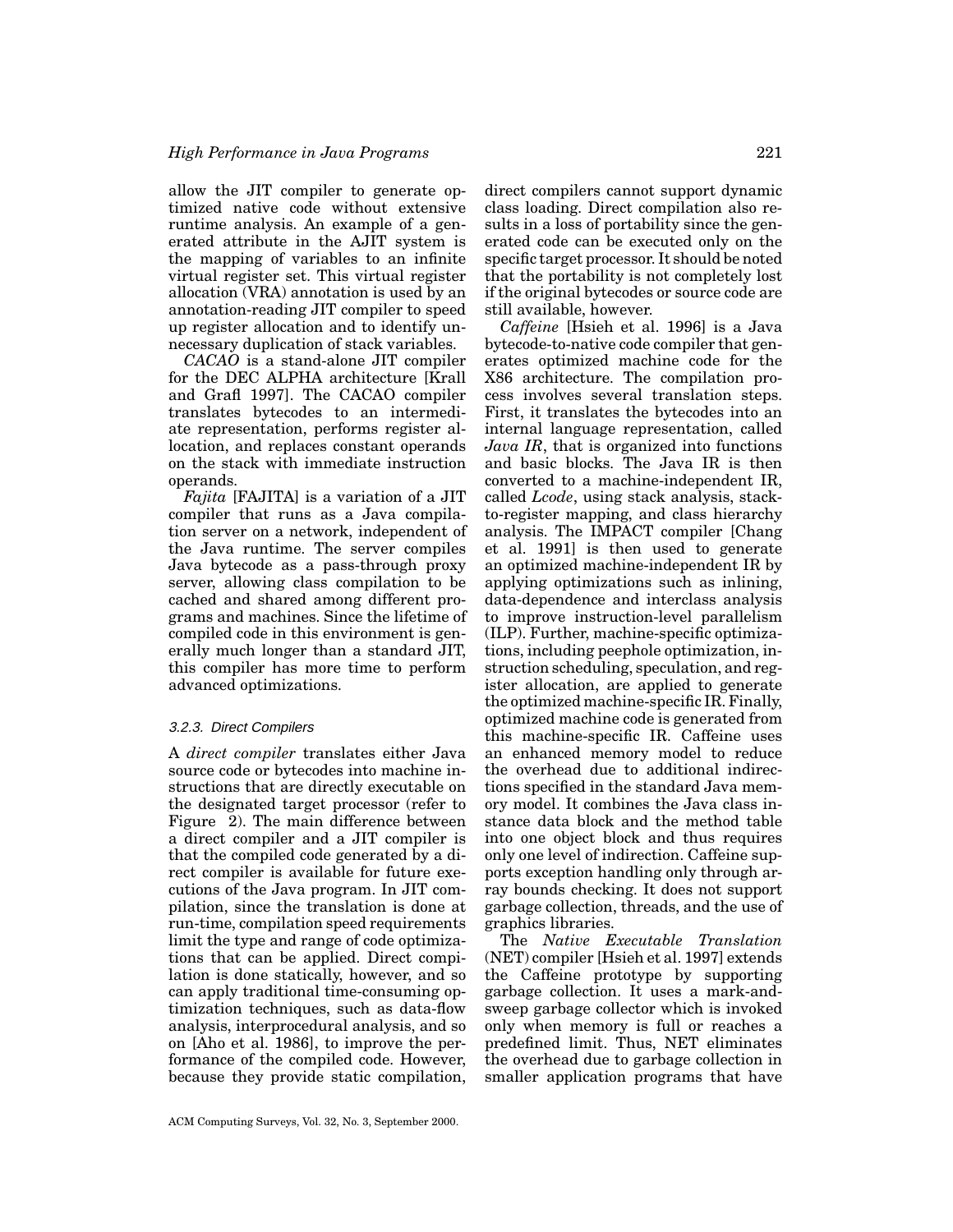low memory requirements. NET also supports threads and graphic libraries.

The IBM *High Performance Compiler for Java* (HPCJ) [Seshadri 1997] is another optimizing native code compiler targeted for the AIX, OS/2, Windows95, and WindowsNT platforms. HPCJ takes both Java source code and bytecodes as its input. If the Java source code is used as an input, it invokes the AIX JDK's Java source-to-bytecode compiler (javac) to produce the bytecodes. Java bytecodes are translated to an internal compiler intermediate language (IL) representation. The common back-end from IBM's XL family of compilers for the RS/6000 is used to translate the IL code into an object module (.o file). The object module is then linked to other object modules from the Java application program and libraries to produce the executable machine code. The libraries in HPCJ implement garbage collection, Java APIs, and various runtime system routines to support object creation, threads, and exception handling.

A common back-end for the native code generation allows HPCJ to apply various language-independent optimizations, such as instruction scheduling, common subexpression elimination, intramodular inlining, constant propagation, global register allocation, and so on. The bytecodeto-IL translator reduces the overhead for Java run-time checking by performing a simple bytecode simulation during basic block compilation to determine whether such checks can be eliminated. HPCJ reduces the overhead due to method indirection by emitting direct calls for instance methods that are known to be final or that are known to belong to a final class. It uses a conservative garbage collector since the common back-end does not provide any special support for garbage collection.

## 3.2.4. Bytecode-to-Source Translators

*Bytecode-to-source* translators are static compilers that generate an intermediate high-level language, such as C, from the Java bytecodes (see Figure 2). A standard compiler for the intermediate language is then used to generate executable machine code. Choosing a high-level language such as C as an intermediate language allows the use of existing compiler technology, which is useful since many compilers that incorporate extensive optimization techniques are available for almost all platforms.

*Toba* [Proebsting et al. 1997] is a bytecode-to-source translator for Irix, Solaris, and Linux platforms that converts Java class files directly into C code. The generated C code can then be compiled into machine code. Toba describes itself as a Way-Ahead-of-Time compiler since it compiles bytecodes before program execution in contrast to JIT compilers which compile the bytecodes immediately before execution. All versions of Toba provide support for garbage collection, exceptions, threads, and the BISS-AWT, an alternative to the Sun AWT (Abstract Window Toolkit). In addition, the Linux version of Toba also supports dynamic loading of classes using a JIT compiler. The Toba C code generator naively converts each bytecode directly into equivalent C statements without a complex intermediate representation, relying on the C compiler to eventually optimize the code.

*Harissa* [Muller et al. 1997, Welcome to Harissa] is a Java environment that includes both a bytecode translator and an interpreter for SunOS, Solaris, Linux, and DEC Alpha platforms. The Harissa compiler reads in Java source code and converts it into an intermediate representation (IR). It then analyzes and optimizes the structure of the Java code and outputs optimized C files. Since existing C compilers can be used to perform more generalized optimizations, Harissa's compiler focuses on IR optimizations such as static evaluation to eliminate the stack, elimination of redundant bounds checks, elimination of bounds checks on array indices that can be statically determined, and transforming virtual method calls into simple procedure calls using class hierarchy analysis. A complete interpreting JVM has been integrated into the runtime library to allow code to be dynamically loaded into previously compiled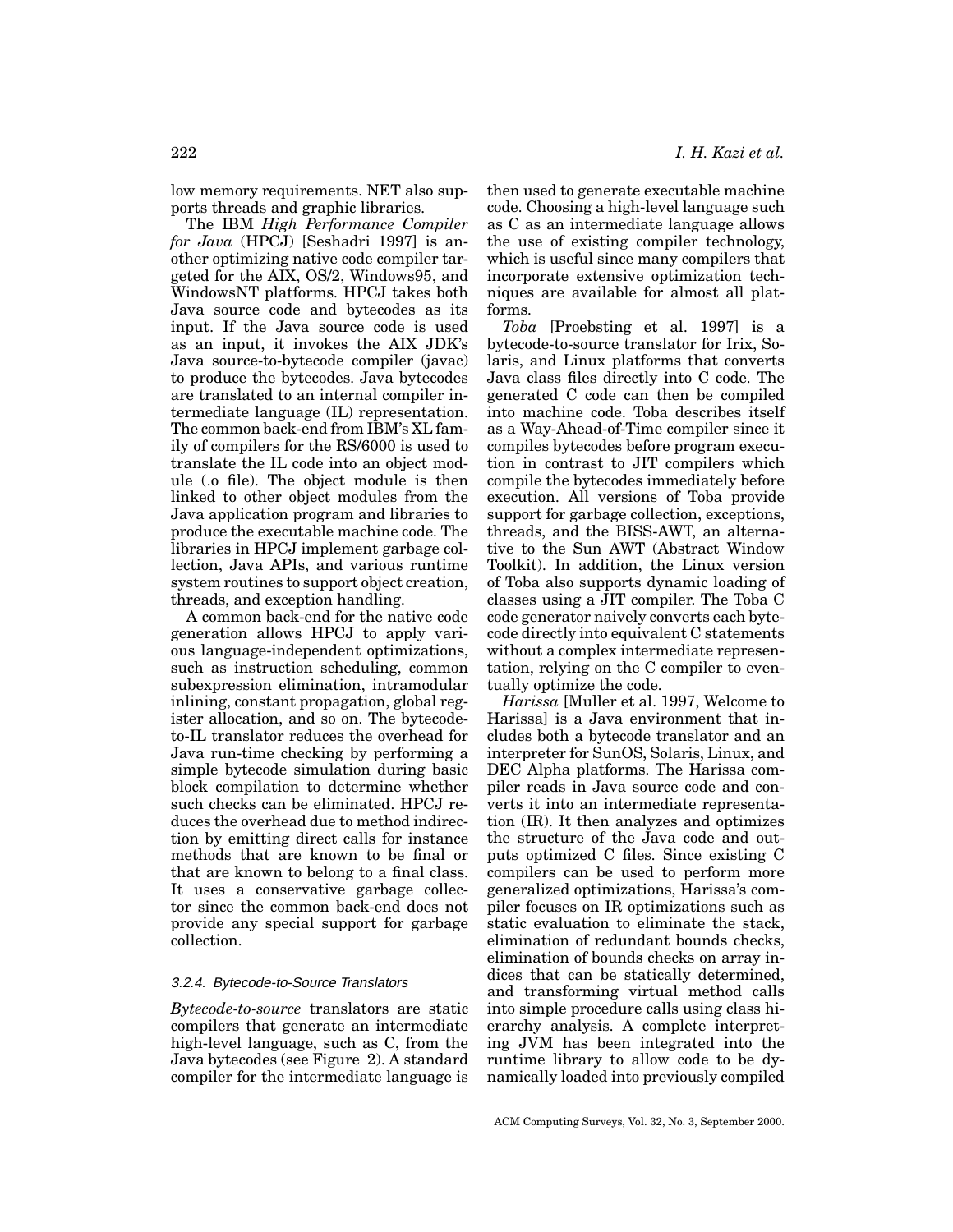applications. Since data structures are compatible between the compiled code and the interpreter, Harissa provides an environment that cleanly allows the mixing of bytecodes and compiled code.

*TurboJ* is a Java bytecode-to-source translator [TurboJ Java to Native Compiler] that also uses C as an intermediate representation. The generated code retains all of the Java run-time checks, although redundant checks are eliminated. TurboJ is not a stand-alone Java runtime system. Instead it operates in conjunction with a Java runtime system and uses the native JDK on a given platform for memory allocation, garbage collection, and access to the standard thread package.

*Vortex* is an optimizing compiler that supports general object-oriented languages [UW Cecil/Vortex Project, Dean et al. 1996]. The Java, C++, Cecil, and Modula-3 languages are all translated into a common IL. If the Java source code is not available, this system can use a modified version of the *javap* bytecode disassembler to translate the bytecodes into the Vortex IL. The IL representation of the program is then optimized using such techniques as intraprocedural class analysis, class hierarchy analysis, receiver class prediction, and inlining. An enhanced CSE technique is also provided. Once optimization is complete, either C code or assembly code can be generated.

### **3.3. Java Processors**

To run Java applications on generalpurpose processors, the compiled bytecodes need to be executed through an interpreter or through some sort of compilation, as described in the previous sections. While a JIT compiler can provide significant speedups over an interpreter, it introduces additional compilation time and can require a large amount of memory. If the bytecodes can be directly executed on a processor, the memory advantage of the interpreter and the performance speedup of the JIT compiler can be combined. Such a processor must support the architectural features specified for the JVM. A *Java processor* is

an execution model that implements the JVM in silicon to directly execute Java bytecodes. Java processors can be tailored specifically to the Java environment by providing hardware support for such features as stack processing, multithreading, and garbage collection. Thus, a Java processor can potentially deliver much better performance for Java applications than a general-purpose processor. Java processors appear to be particularly well-suited for cost-sensitive embedded computing applications.

Some of the design goals behind the JVM definition were to provide portability, security, and small code size for the executable programs. In addition, it was designed to simplify the task of writing an interpreter or a JIT compiler for a specific target processor and operating system. However, these design goals result in architectural features for the JVM that pose significant challenges in developing an effective implementation of a Java processor [O'Connor and Tremblay 1997]. In particular, there are certain common characteristics of Java programs that are different from traditional procedural programming languages. For instance, Java processors are stack-based and must support the multithreading and unique memory management features of the JVM. These unique characteristics suggest that the architects of a Java processor must take into consideration the dynamic frequency counts of the various instructions types to achieve high performance.

The JVM instructions fall into several categories, namely, local-variable loads and stores, memory loads and stores, integer and floating-point computations, branches, method calls and returns, stack operations, and new object creation. Figure 3 shows the dynamic frequencies of the various JVM instruction categories measured in the Java benchmark programs *LinPack*, *Caffeine-Mark*, *Dhrystone*, *Symantec*, *JMark2.0*, and *JavaWorld* (benchmark program details are provided in Section 5). These dynamic instruction frequencies were obtained by instrumenting the source code of the Sun 1.1.5 JVM interpreter to count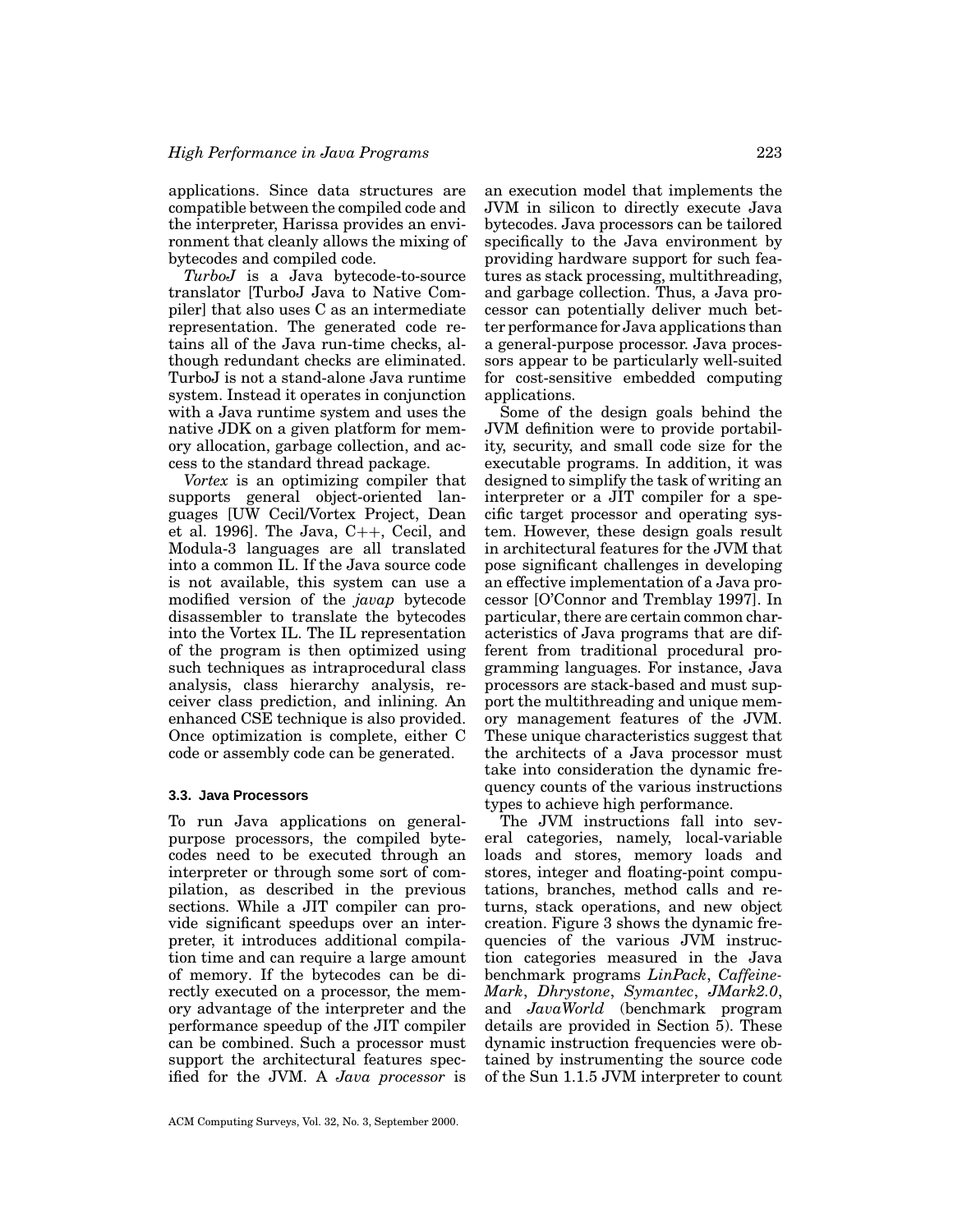

**Fig. 3**. Dynamic execution frequency of JVM bytecode instructions measured for several common benchmark programs.

the number of times each type of bytecode was executed.

As seen in this figure, the most frequent instructions are local variable loads (about 30–47% of the total instructions executed), which move operands from the local variables area of the stack to the top of the stack. The high frequency of these loads suggests that optimizing local loads could substantially enhance performance. Method calls and returns are also quite common in Java programs. As seen in Figure 3, they constitute about 7% of the total instructions executed. Hence, optimizing the method call and return process is expected to have a relatively large impact on the performance of Java codes. Since method calls occur through the stack, a Java processor also should have an efficient stack implementation.

Another common operation supported by the JVM is the concurrent execution of multiple threads. As with any multithreading execution, threads will often need to enter synchronized critical sections of code to provide mutually exclusive access to shared objects. Thus, a Java processor should provide architectural support for this type of synchronization. A Java processor must also provide support for memory management via the garbage collection process, such as hardware tagging of memory objects, for instance.

*PicoJava-I* [McGham and O'Connor 1998; O'Connor and Tremblay 1997] is a configurable processor core that supports the JVM specification. It includes a RISC-style pipeline executing the JVM instruction set. However, only the most common instructions that most directly impact the program execution are implemented in hardware. Some moderately complicated but performance critical instructions are implemented through microcode. The remaining instructions are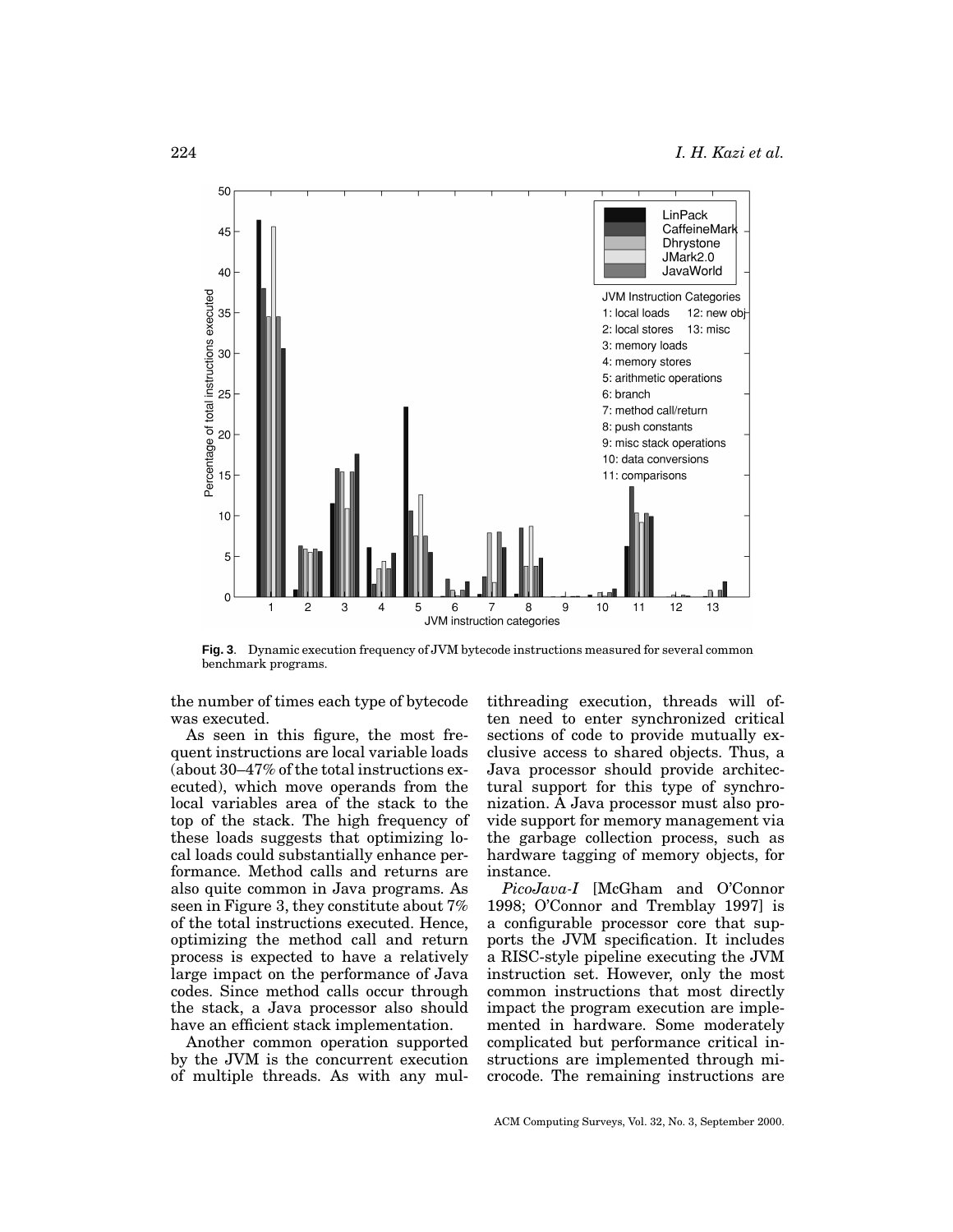trapped and emulated in software by the processor core. The hardware design is thus simplified since the complex, but infrequently executed, instructions do not need to be directly implemented in hardware.

In the Java bytecodes, it is common for an instruction that copies data from a local variable to the top of the stack to precede an instruction that uses it. The pico-Java core *folds* these two instructions into one by accessing the local variable directly and using it in the operation. This *folding* operation accelerates Java bytecode execution by taking advantage of the singlecycle random access to the stack cache. Hardware support for synchronization is provided to the operating system by using the low-order 2-bits in shared objects as flags to control access to the object.

The *picoJava-2* core [Turley 1997], which is the successor to the picoJava-I processor, augments the bytecode instruction set with a number of extended instructions to manipulate the caches, control registers, and absolute memory addresses. These extended instructions are intended to be useful for non-Java application programs that are run on this Java execution core. All programs, however, still need to be compiled to Java bytecodes first, since these bytecodes are the processor's native instruction set. The pipeline is extended to 6 stages compared to the 4 stages in the picoJava-I pipeline. Finally, the *folding* operation is extended to include two local variable accesses, instead of just one.

Another Java processor is the *Sun microJava 701* microprocessor [Sun Microsystems. MicroJava-701 Processor]. It is based on the picoJava-2 core and is supported by a complete set of software and hardware development tools. The *Patriot PSC1000* microprocessor [Patriot Scientific Corporation] is a general-purpose 32-bit, stack-oriented architecture. Since its instruction set is very similar to the JVM bytecodes, the PSC1000 can efficiently execute Java programs.

Another proposed Java processor [Vijaykrishnan et al. 1998] provides architectural support for direct object ma-

nipulation, stack processing, and method invocations to enhance the execution of Java bytecodes. This architecture uses a *virtual address object cache* for efficient manipulation and relocation of objects. Three cache-based schemes—the *hybrid cache*, the *hybrid polymorphic cache*, and the *two-level hybrid cache*—have been proposed to efficiently implement virtual method invocations. The processor uses *extended folding* operations similar to those in the picoJava-2 core. Also, simple, frequently executed instructions are directly implemented in the hardware, while more complex but infrequent instructions are executed via a trap handler.

The *Java ILP* processor [Ebcioglu et al. 1997] executes Java applications on an ILP machine with a Java JIT compiler hidden within the chip architecture. The first time a fragment of Java code is executed, the JIT compiler transparently converts the Java bytecodes into optimized RISC primitives for a Very Long Instruction Word (VLIW) parallel architecture. The VLIW code is saved in a portion of the main memory not visible to the Java architecture. Each time a fragment of Java bytecode is accessed for execution, the processor's memory is checked to see if the corresponding ILP code is already available. If it is, then the execution jumps to the location in memory where the ILP code is stored. Otherwise, the compiler is invoked to compile the new Java bytecode fragment into the code for the target processor, which is then executed.

While Java processors can deliver significant performance speedups for Java applications, they cannot be used efficiently for applications written in any other language. If we want to have better performance for Java applications, and to execute applications written in other languages as well, Java processors will be of limited use. With so many applications written in other languages already available, it may be desirable to have general-purpose processors with enhanced architectural features to support faster execution of Java applications.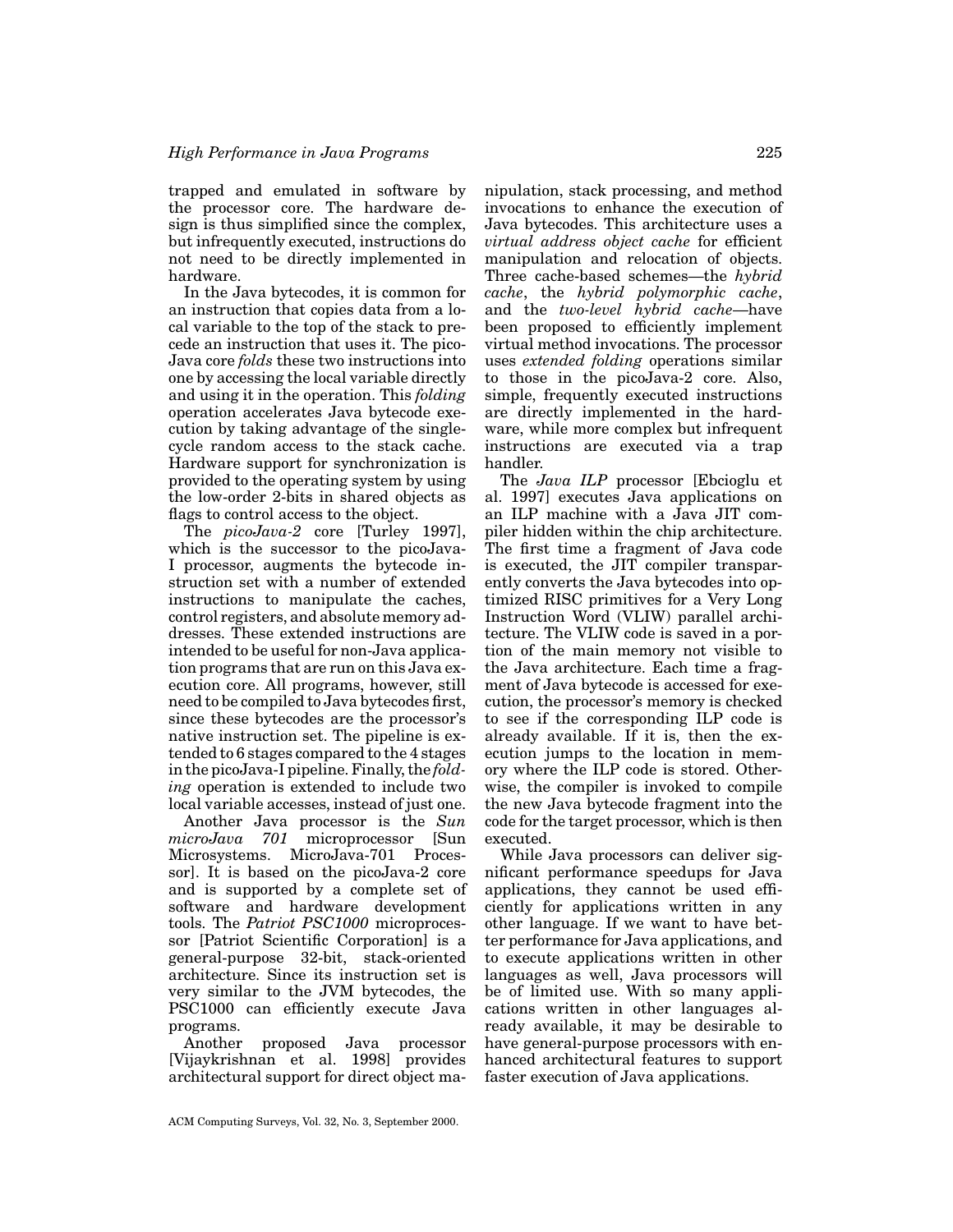### **4. HIGH-PERFORMANCE JAVA EXECUTION TECHNIQUES**

Direct compilers or bytecode-to-source translators can improve Java performance by generating optimized native codes or intermediate language codes. However, this high performance may come at the expense of a loss of portability and flexibility. JIT compilers, on the other hand, support both portability and flexibility, but they cannot achieve performance comparable to directly compiled code as only limited-scope optimizations can be performed. A number of execution techniques have been developed that attempt to improve Java performance by optimizing the Java source code or the bytecodes so that portability is not lost. Some techniques apply dynamic optimizations to the JIT compilation approach to improve the quality of the compiled native machine code within the limited time available to a JIT compiler. Some other techniques improve various features of the JVM, such as thread synchronization, remote method invocation (RMI), and garbage collection, that aid in improving the overall performance of Java programs. In this section, we describe these high-performance Java execution techniques.

## **4.1. Bytecode Optimization**

One technique for improving the execution time performance of Java programs is to optimize the bytecodes. The Briki compiler applies a number of optimizations to bytecodes to improve the execution time performance [Cierniak and Li 1997a,b]. The front-end of the offline mode of the Briki compiler [Cierniak and Li 1997a] reconstructs the high-level program structure of the original Java program from the bytecodes. This high-level view of the input bytecodes is stored in an intermediate representation called JavaIR. A number of optimizations can then be applied to this JavaIR. Finally, the optimized JavaIR is transformed back into Java source code and executed by a Java compiler.

Converting Java bytecodes to JavaIR is very expensive, however, requiring an order of magnitude more time than the time required to perform the optimizations themselves. In an on-line version of Briki [Cierniak and Li 1997b], the same optimizations are performed while recovering only as much of the structure information as needed and using faster analysis techniques than those used in traditional compilers. This on-line version of Briki is integrated with the Kaffe JIT compiler [Wilkinson, Kaffe v0.10.0], using Kaffe to generate an IR. The compiler analyzes and transforms the Kaffe IR into an optimized IR which the Kaffe JIT backend then translates into native code.

One optimization in Briki attempts to improve memory locality by data remapping. Briki groups together similar fields within objects onto consecutive memory locations, increasing the probability that fields will reside on the same cache line. However, the specific criterion used by the Briki compiler to determine similar fields has not been described [Cierniak and Li 1997a,b]. Briki also attempts to remap array dimensions when dimension remapping will improve memory access time. For example, in a two-dimensional array A, location  $A[i][j]$  might be remapped to  $A[j][i]$  if such a remapping is advantageous. However, this remapping poses a number of problems. First, Java arrays are not standard rectangular arrays but rather are implemented as an array of arrays. Therefore, array elements in a given dimension are not guaranteed to be of the same size. A[*i*] might reference an array of size 2 while  $A[j]$  references an array of size 3, for instance. Since array remapping is valid only for rectangular arrays, Briki constrains remapping to cases where all dimensions of the array are accessed. Second, subscript expressions in arrays can have potential sideeffects. For instance, the calculation of a subscript may, as a side-effect, assign a value to a variable. Remapping the array dimensions may cause problems since the renaming changes the evaluation order of these expressions. To remedy this problem, Briki evaluates subscript expressions in the correct order before the arrays are actually referenced.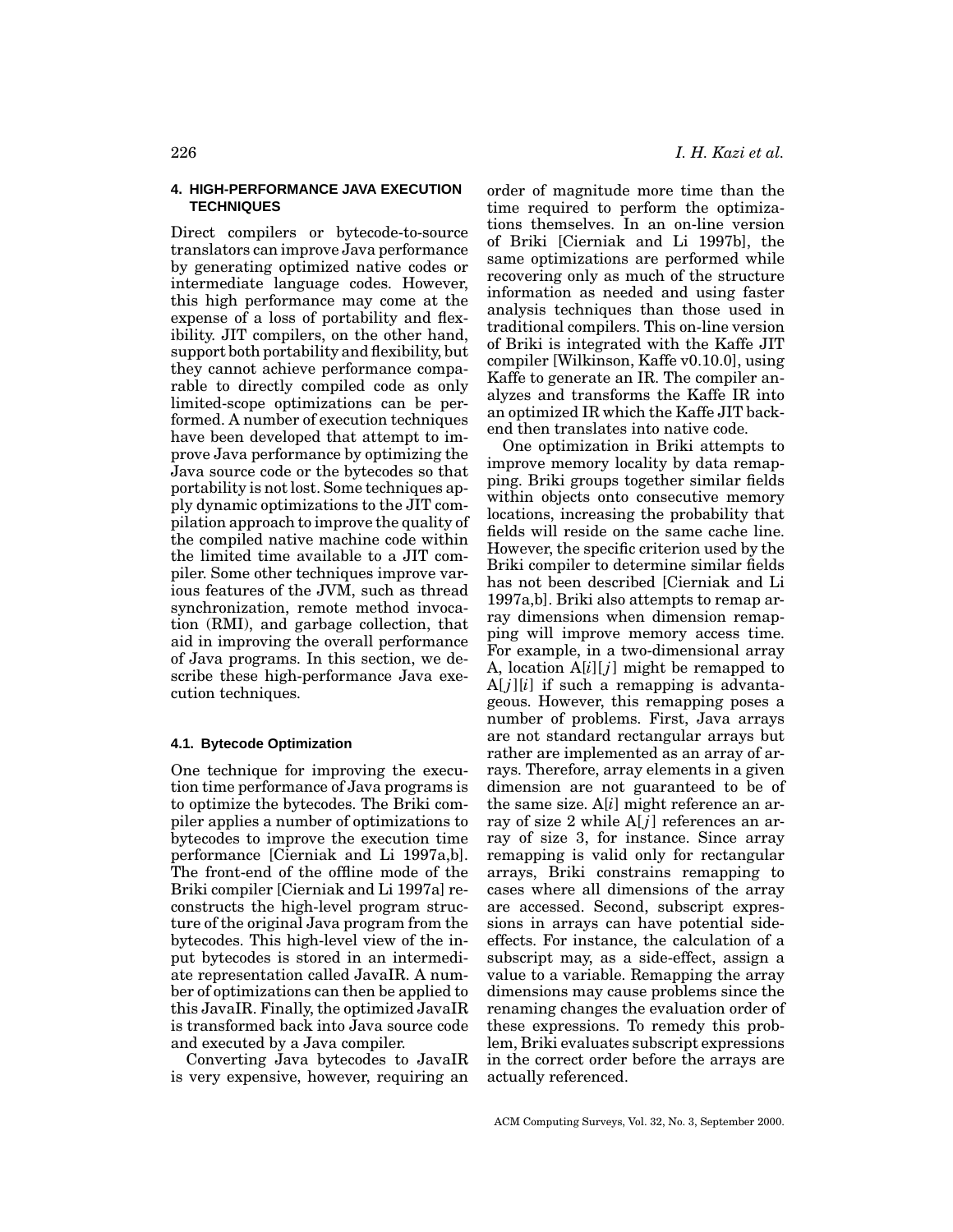The *DashO Pro* [DashO Pro] bytecode optimizer applies several optimization techniques to improve runtime performance and reduce the size of the Java executable. These techniques include shortening the names of all the classes, methods, and fields, removing all unused methods, fields, and constant-pool entries (both constants and instance variables), extracting classes from accessible thirdparty packages or libraries, and so on. DashO produces one file that contains only the class files needed for the Java program resulting in smaller and faster Java bytecode files.

Krintz et al. [1999] proposed a Java class file splitting and prefetching technique to reduce the transfer delay of bytecodes sent over the Internet. Class file splitting partitions a Java class file into separate *hot* and *cold* class files to eliminate transferring code in the cold class file that is very rarely (or never) used. Class file prefetching inserts special prefetch instructions into the Java class file to overlap bytecode transfer with execution. These optimizations use compiletime analysis and profiling to select code to split and to insert prefetch instructions. Experimental results showed that class file splitting was able to reduce startup time for Java programs by 10% while prefetching combined with splitting reduced the overall bytecode transfer delay by 25% on average.

The Java application extractor Jax [Tip et al. 1999] applies several techniques, such as the elimination of redundant methods/fields and class hierarchy specialization [Tip and Sweeney 1997], to reduce the size of a Java class file archive (e.g., zip or jar files). Jax performs a wholeprogram analysis on a Java class file to determine the classes, methods, and fields that must be retained to preserve program behavior. It then removes the unnecessary components of the class files to reduce the archive size. Additionally, Jax applies a class hierarchy transformation that reduces the archive size by eliminating classes entirely or by merging adjacent classes in the hierarchy. It also replaces original class, method, and field names

with shorter names. Once methods are removed from a class file, some entries in the constant pool may appear to be redundant. Thus, when the archive is rewritten after all the transformations are applied, a new constant pool is created from scratch to contain only the classes, methods, fields, and constants that are referenced in the transformed class file. Using Jax on a number of Java archives resulted in a 13.4–90.2% reduction in size [Tip et al. 1999].

## **4.2. Parallel and Distributed Execution Techniques**

A number of techniques parallelize Java source code or bytecodes to improve the execution-time performance of the application. The parallelization typically is achieved through Java language-level support for multithreading. Thus, these techniques maintain the portability of the transformed parallel Java programs. Most of these techniques exploit implicit parallelism in Java programs for parallel execution on shared-memory multiprocessor systems using Java multithreading and synchronization primitives. Some approaches extend the Java language itself to support parallel and distributed Java programs. The performance improvement obtained when using these techniques depends on the amount of parallelism that can be exploited in the application program.

The *High Performance Java* project [Bik and Gannon 1997; Bik and Gannon 1998] exploits implicit parallelism in loops and multiway recursive methods to generate parallel code using the standard Java multithreading mechanism. The *JAVAR* [Bik and Gannon 1997] tool, which is a source-to-source restructuring compiler, relies on explicit annotations in a sequential Java program to transform a sequential Java source code into a corresponding parallel code. The transformed program can be compiled into bytecodes using any standard Java compiler. The *JAVAB* [Bik and Gannon 1998] tool, on the other hand, works directly on Java bytecodes to automatically detect and exploit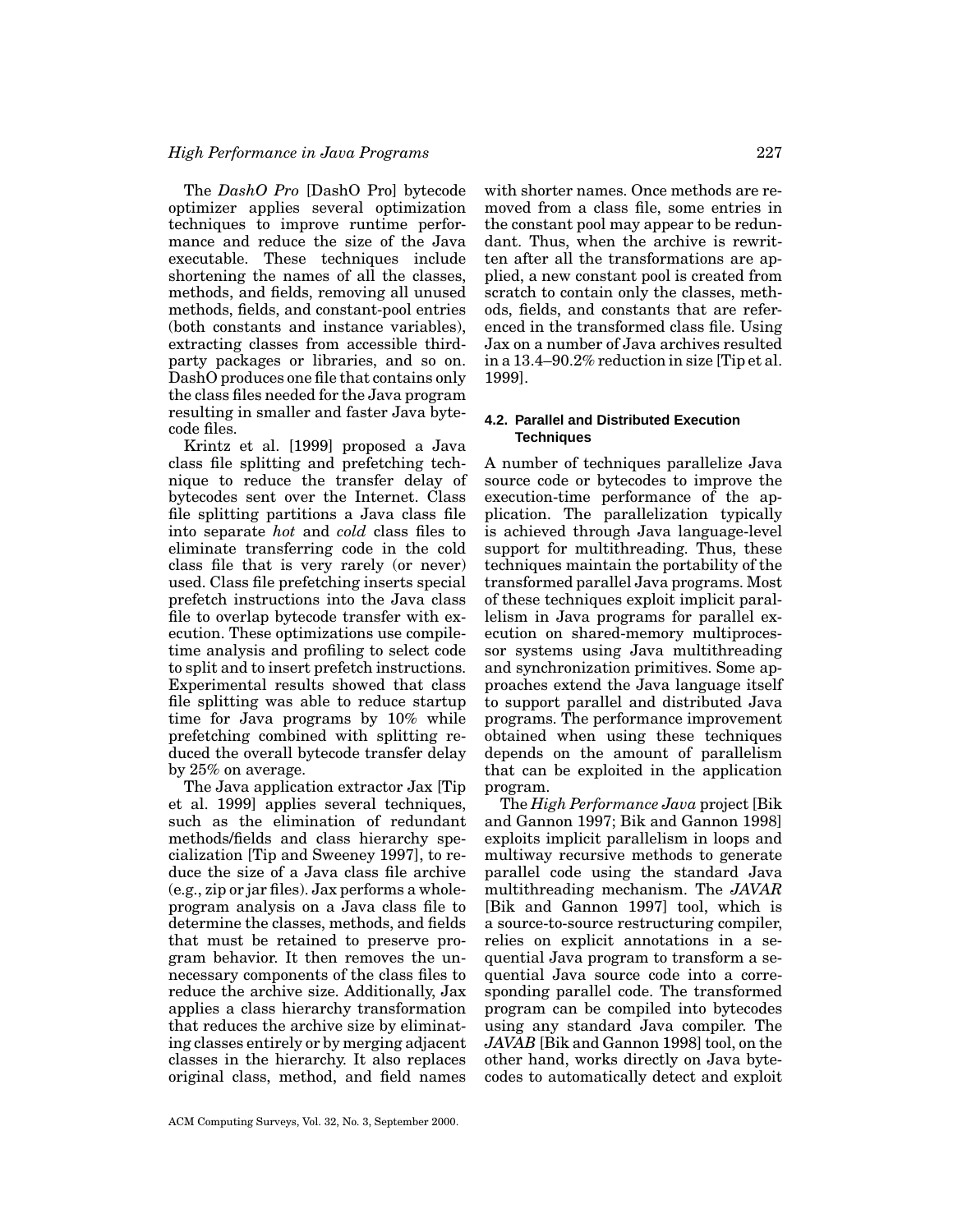implicit loop parallelism. Since the parallelism is expressed in Java itself using Java's thread libraries and synchronization primitives, the parallelized bytecodes can be executed on any platform with a JVM implementation that supports native threads.

The *Java Speculative Multithreading* (JavaSpMT) parallelization technique [Kazi and Lilja 2000] uses a speculative thread pipelining execution model to exploit implicit loop-level parallelism on shared-memory multiprocessors for general-purpose Java application programs. Its support of control speculation combined with its run-time datadependence checking allows JavaSpMT to parallelize a wide variety of loop constructs, including *do–while* loops. JavaSpMT is implemented using the standard Java multithreading mechanism. The parallelism is expressed by a Java source-to-source transformation.

The *Do!* project [Launay and Pazat 1997] provides a parallel framework embedded in Java to ease parallel and distributed programming in Java. The parallel framework supports both data parallelism and control (or task) parallelism. The framework provides a model for parallel programming and a library of generic classes. Relevant library classes can be extended for a particular application or new framework classes can be defined for better tuning of the application.

*Tiny Data-Parallel Java* [Ichisugi and Roudier 1997] is a Java language extension for data-parallel programming. The language defines data-parallel classes whose methods are executed on a large number of virtual processors. An extensible Java preprocessor, EPP, is used to translate the data-parallel code into standard Java code using the Java thread libraries and synchronization primitives. The preprocessor can produce Java code for multiprocessor and distributed systems as well. However, the Tiny Data-Parallel Java language does not yet have sufficient language features to support high-performance parallel programs. *DPJ* [Ivannikov et al. 1997] defines a parallel framework through a Java class

library for the development of dataparallel programs.

## **4.3. Dynamic Compilation**

Since the compilation time in JIT compilation adds directly to the application's total execution time, the quality of the code optimization is severely constrained by compilation speed. Dynamic compilation addresses this problem of JIT compilation by optimizing only the portions of the code that are most frequently executed, i.e., program *hotspots*. Most programs spend the majority of the time executing only a small fraction of their code. Thus, optimizing only the hotspot methods should yield a large performance gain while keeping the compilation speed relatively fast.

Sun's *Hotspot* JVM [The Java Hotspot Performance Engine Architecture] uses dynamic compilation to generate optimized native machine code during runtime. The Hotspot engine contains both a run-time compiler and an interpreter. The first time a method is executed, it is interpreted using a profiling interpreter that gathers run-time information about the method. This information is used to detect hotspots in the program and to gather information about program behavior that can be used to optimize generated native code in later stages of program execution. After the hotspot methods are identified, they are dynamically compiled to generate optimized native machine code. Infrequently executed code continues to be interpreted, decreasing the amount of time and memory spent on native code generation. Because a program is likely to spend the majority of its execution time in the hotspot regions detected by the interpreter, the compiler can spend more time optimizing the generated code for these sections of the program than a JITcompiler while still producing an overall improvement in execution time. During code generation, the dynamic compiler performs conventional compiler optimizations, Java specific optimizations, and inlining of static and dynamic methods. The inlining optimizations are designed to be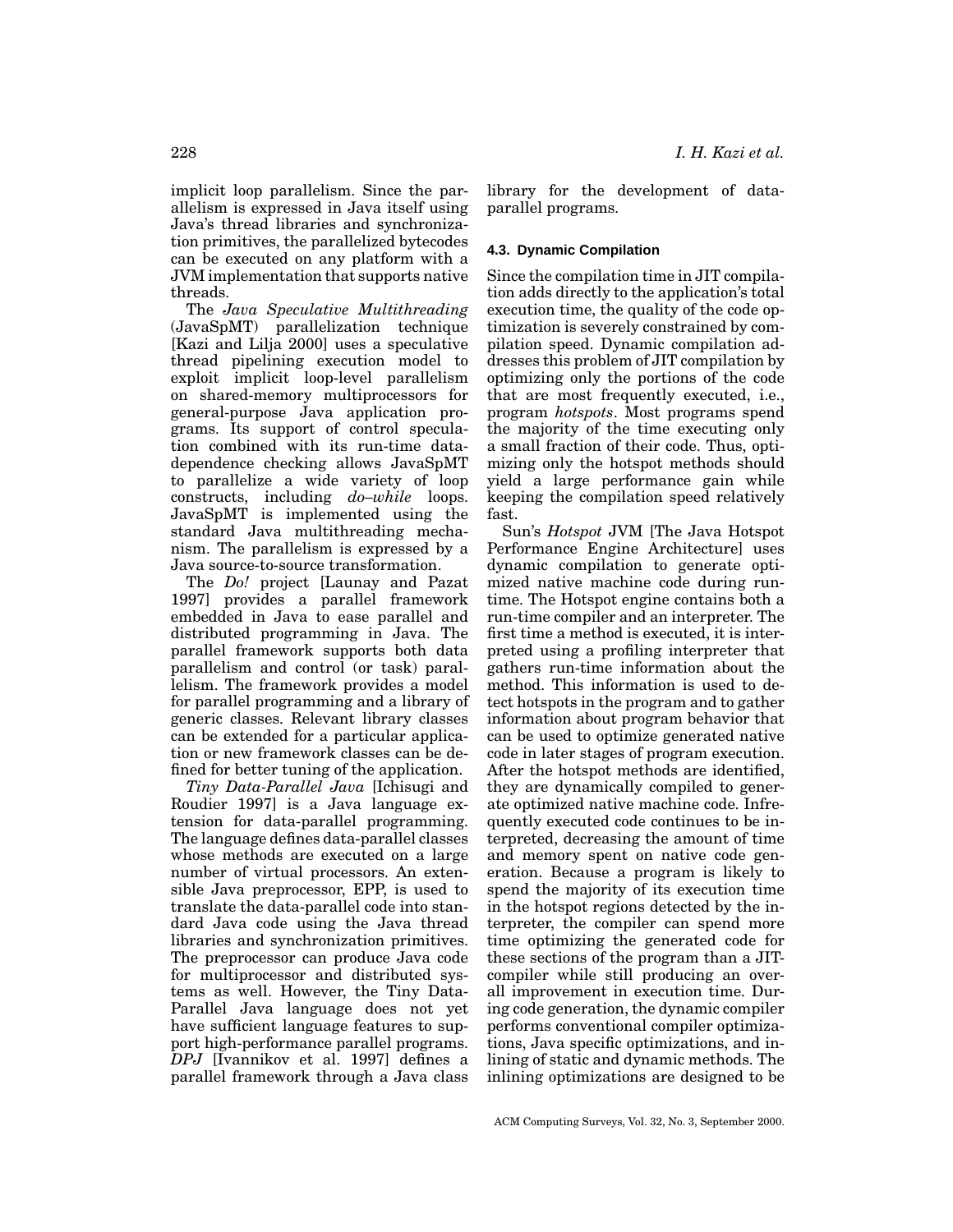reversible due to the problems associated with dynamic class loading.

IBM's *Jalapeno* JVM [Burke et al. 1999] includes an adaptive dynamic optimizing compiler that generates optimized machine code as the program is executed. The Jalapeno JVM does not use an interpreter. Instead, the first execution of a method is handled by quickly compiling a method into an unoptimized executable code. The dynamic optimizing compiler later generates optimized executable code from the bytecodes of the hotspot (i.e., frequently executed) methods as determined by runtime profile information.

The Jalapeno optimizing compiler first compiles Java bytecodes into a virtual register-based high-level intermediate representation (HIR). It then generates a control flow graph for the method. After applying compiler optimizations on the HIR, the intermediate executable is converted to a low-level representation (LIR) that includes references to specific implementation details, such as parameter passing mechanisms and object layouts in memory. The LIR is then optimized further and converted to a native code representation using a Bottom-Up Rewrite System [Proebsting 1992] approach. Finally, this machine specific representation (MIR) is optimized and assembled into machine executable code. The optimizing compiler performs inlining both during bytecode-to-IR translation and during HIR optimization. Inlining of virtual functions is handled by predicting the type of the virtual function and performing a run-time check to determine the validity of the prediction. If the prediction is incorrect, the program performs a normal virtual function invocation. Otherwise, the program proceeds with the inlined function.

The program adaptation in Jalapeno starts with the instrumentation and recompilation of executable code. The executable code is instrumented to gather context sensitive profile information to aid optimization. The profile information is used to detect program hotspots. When a certain performance threshold is reached, the dynamic optimizing com-

piler is invoked to recompile the hotspot methods using context specific optimizations at all levels of representations (HIR, LIR, and MIR). The unoptimized code is then replaced by optimized code based on the collected profile information. Program adaptation continues in this cycle, with executable code being improved on every optimization iteration.

### **4.4. Improved JVM Features**

The underlying implementation of various JVM features, such as thread synchronization, RMI support, and garbage collection, often has a significant effect on the execution time performance of Java application programs. While these features make Java more powerful as a programming language, they tend to add delays to a program's execution time. Hence, it is important to efficiently implement these features to improve Java performance. Furthermore, Java, as it is now, is not suitable for high-performance numerical computing. To support numerical applications, Java should include features that allow efficient execution of floating point and complex numbers.

#### 4.4.1. Thread Synchronization

Thread synchronization is a potential performance problem in many Java programs that use multithreading. Since Java libraries are implemented in a thread-safe manner, the performance of even singlethreaded applications may be degraded due to synchronization. In Java, synchronization is provided through monitors, which are language-level constructs used to guarantee mutually-exclusive access to shared data-structures [Silberschatz and Galvin 1997]. Unfortunately, monitors are not efficiently implemented in the current Sun JDK. Since Java allows any object to be synchronizable (with or without any synchronized methods), using a lock structure for each object can be very costly in terms of memory. To minimize memory requirements, the Sun JDK keeps monitors outside of the objects. This requires the run-time system to first query each monitor in a monitor cache before it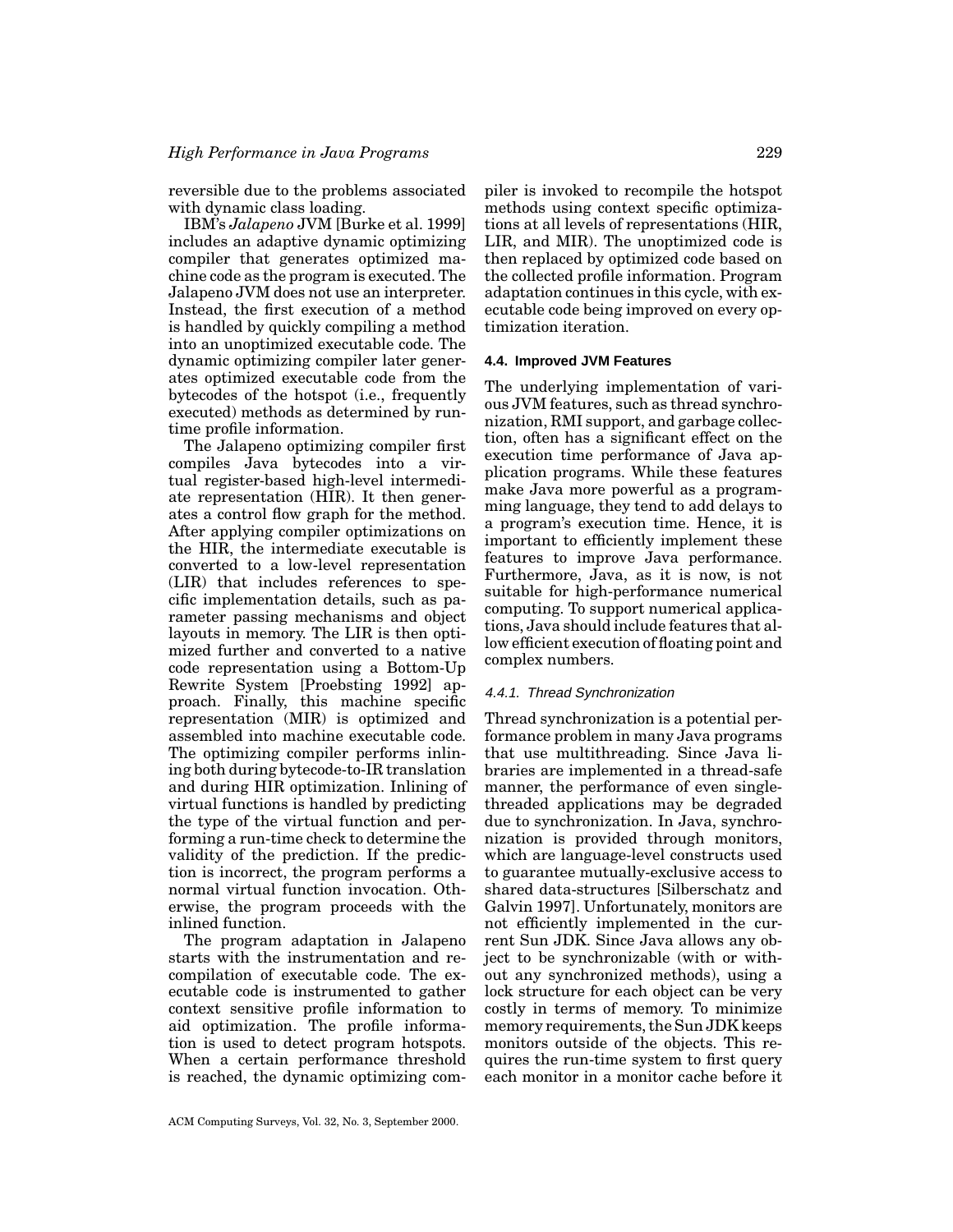is used, which is quite inefficient. Further, the monitor cache itself needs to be locked during these queries to avoid race conditions. Thus, this monitor implementation approach is not scalable.

CACAO, in contrast, is a system that implements monitors using a hash table indexed by the address of the associated object [Krall and Proebst 1998]. Because only a small number of objects that require mutually-exclusive access (called a *mutex* object) are locked at any given time, this approach generally leads to decreased memory usage. Each of these objects maintains a count of how many lock operations have been performed on it without any corresponding unlock operations. When the count goes to zero, the lock is not owned by any thread. A mutex object, however, is not destroyed when its count reaches zero under the assumption that the mutex object will be reused again soon. The mutex object is destroyed only when a new mutex object collides with it in the hash table. This memory allocation approach has the advantage of requiring less code to implement lock and unlock operations. Since the hash table entries will be free only at the beginning of the program and will never be freed again, the code to lock the mutex need not check if the entry is free. The unlocking code also does not need to check whether the hash entry should be freed.

The *thin locks* approach in IBM's JDK 1.1.2 for AIX improves thread synchronization by optimizing lock operations for the most common cases [Bacon et al. 1998]. *Thin locks*, which require only a partial word per object, are used for objects that are not subject to any contention, do not have wait/notify operations performed on them, and are not locked to an excessive nesting depth. Objects that do not meet the criterion use *fat locks*, which are multiword locks similar to those used in the standard Java implementation. To minimize the memory required for each object's lock, 24 bits in the object's header are used for the lock structure. The other values stored in the header are compacted using various encoding schemes to make the 24 bits available for this lock structure. This 24-bit field stores either a thin lock directly, or a pointer to a fat lock. The dedicated lock for each object allows the lock/unlock operations on the thin locks to be performed using only a few machine instructions. This approach also eliminates the need to synchronize the monitor cache.

#### 4.4.2. Remote Method Invocation

The Java Remote Method Invocation (RMI) [Remote Method Invocation Specification] mechanism enables distributed programming by allowing methods of remote Java objects to be invoked from other JVMs, possibly on different physical hosts. A Java program can invoke methods on a remote object once it obtains a reference to the remote object. This remote object reference is obtained either by looking up the remote object in the bootstrap-naming service provided by RMI, or by receiving the reference as an argument or a return value. RMI uses object serialization to marshal and unmarshal parameters.

The current Java RMI is designed to support client-server applications that communicate over TCP-based networks [Postel 1981]. Some of the RMI design goals, however, result in severe performance limitations for high-performance applications on closely connected environments, such as clusters of workstations and distributed memory processors. The Applications and Concurrency Working Group (ACG) of the Java Grande Forum (JGF) [Java Grande Forum Report] assessed the suitability of RMI-based Java for parallel and distributed computing based on Java RMI. JGF proposed a set of recommendations for changes in the Java language, Java libraries, and JVM implementation to make Java more suitable for high-end computing. ACG emphasized improvements in two key areas, object serialization and RMI implementation, that will potentially improve the performance of parallel and distributed programs based on Java RMI.

Experimental results [Java Grande Forum Report] suggest that up to 30% of the execution time of a Java RMI is spent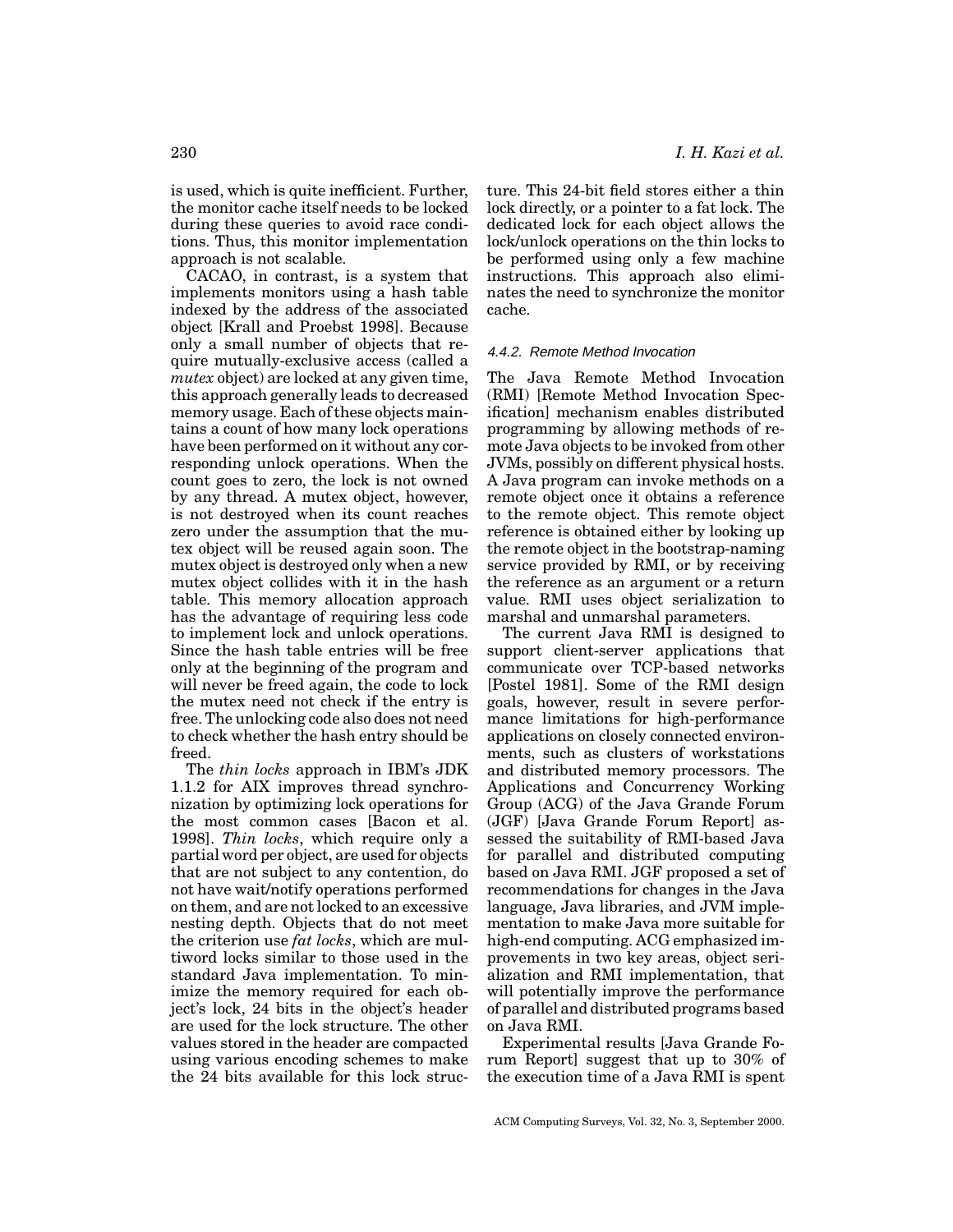in object serialization. Accordingly, ACG recommended a number of improvements, including a slim encoding technique for type information, more efficient serialization of float and double data types, and enhancing the reflection mechanism to allow fewer calls to be made to obtain information about a class. In the current RMI implementation, a new socket connection is created for every remote method invocation. In this implementation, establishing a network connection can take up to 30% of the total execution of the remote method [Java Grande Forum Report]. The key recommendations of JGF to reduce the connection overhead include improved socket connection management, improved resource management, and improved support for custom transport.

## 4.4.3. Java for High-Performance Numeric **Computation**

The current design and implementation of Java does not support high-performance numerical applications. To make the performance of Java numerical programs comparable to the performance obtained through programming languages such as C or Fortran, the numeric features of the Java programming language must be improved. The Numerics Working Group of the Java Grande Forum assessed the suitability of Java for numerical programming and proposed a number of improvements in Java's language features, including floating-point and complex arithmetic, multidimensional arrays, lightweight classes, and operator overloading [Java Grande Forum Report].

To directly address these limitations in Java, IBM has developed a special library that improves the performance of numerically-intensive Java applications [Moreira et al. 2000]. This library takes the form of the Java Array package and is implemented in the IBM HPCJ. The Array package supports such FORTRAN 90 like features as complex numbers, multidimensional arrays, and linear algebra library. A number of Java numeric applications that used this library were shown to achieve between 55% and 90% of the

performance of corresponding highly optimized FORTRAN codes.

### 4.4.4. Garbage Collection

Most JVM implementations use conservative garbage collectors that are very easy to implement, but demonstrate rather poor performance. Conservative garbage collectors cannot always determine where all object references are located. As a result, they must be careful in marking objects as candidates for garbage collection to ensure that no objects that are potentially in use are freed prematurely. This inaccuracy sometimes leads to memory fragmentation due to the inability to relocate objects.

To reduce the negative performance impacts of garbage collection, Sun's Hotspot JVM [The Java Hotspot Performance Engine Architecture] implements a fully accurate garbage collection (GC) mechanism. This implementation allows all inaccessible memory objects to be reclaimed while the remaining objects can be relocated to eliminate memory fragmentation. Hotspot uses three different GC algorithms to efficiently handle garbage collection. A *generational* garbage collector is used in most cases to increase the speed and efficiency of garbage collection. Generational garbage collectors cannot, however, handle long-lived objects. Consequently, Hotspot needs to use an old-object garbage collector, such as a *mark-compact* garbage collector to collect objects that accumulate in the "Old Object" area of the generational garbage collector. The old-object garbage collector is invoked when very little free memory is available or through programmatic requests.

In applications where a large amount of data is manipulated, longer GC pauses are encountered when a *mark-compact* collector is used. These large latencies may not be acceptable for latency-sensitive or data-intensive Java applications, such as server applications and animations. To solve this problem, Hotspot provides an alternative *incremental* garbage collector to collect objects in the "Old Object" area. Incremental garbage collectors can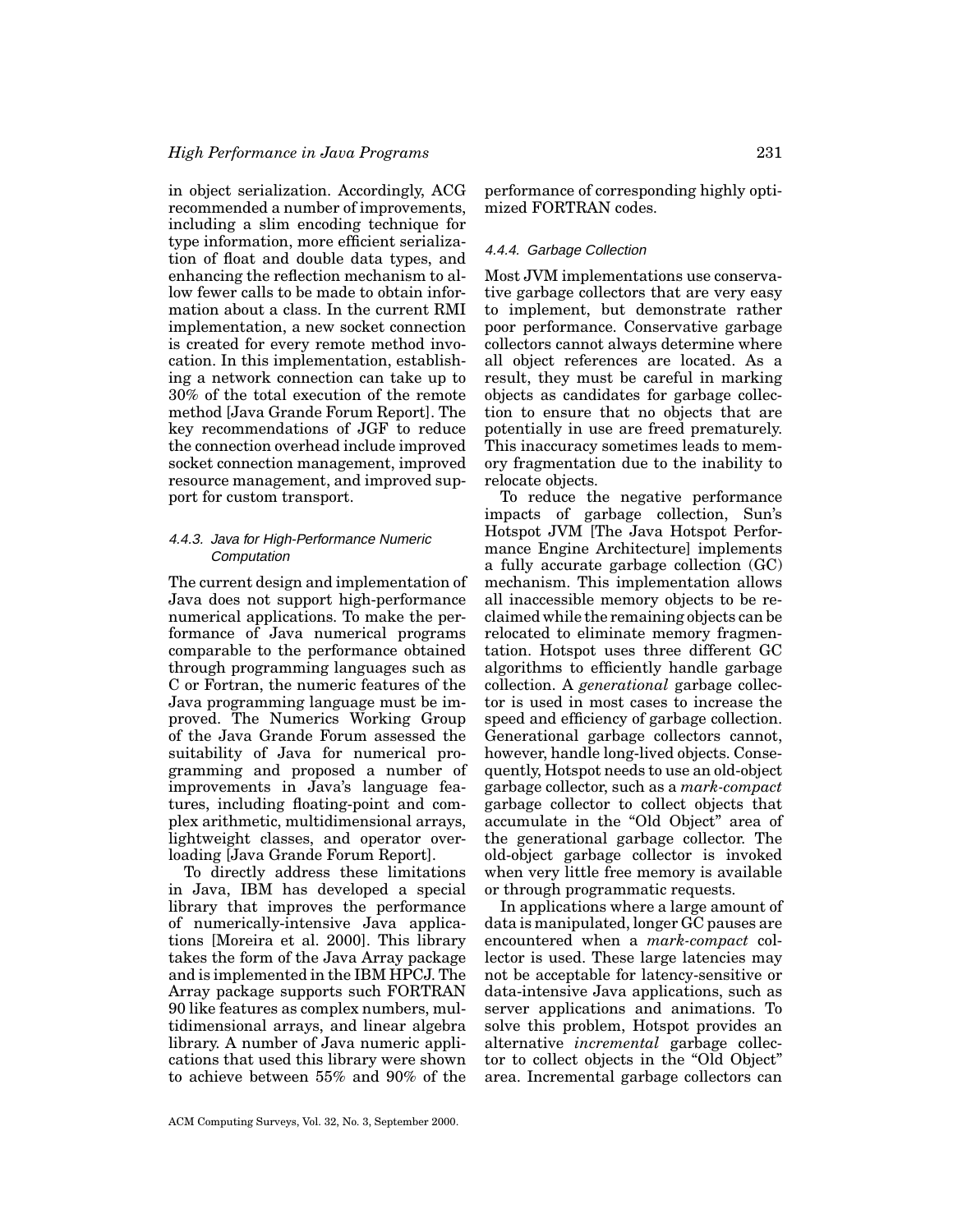| A simple program to test various features of the JVM                                          |
|-----------------------------------------------------------------------------------------------|
| A modified Lempel-Ziv (LZW) compression algorithm                                             |
| A Java Expert Shell System (JESS) based on NASA's                                             |
| CLIPS expert shell system                                                                     |
| A database application that performs multiple                                                 |
| database functions on a memory resident database                                              |
| The Java compiler from Sun's JDK 1.0.2                                                        |
| An application that decompresses audio files conforming                                       |
| to the ISO MPEG Layer-3 audio specification                                                   |
| A ray tracer program that works on a scene depicting a dinosaur,                              |
| where two threads each render the scene in the input file                                     |
| A Java parser generator that is based on the Purdue<br>Compiler Construction Tool Set (PCCTS) |
|                                                                                               |

**Table 1.** The Benchmark Programs in SPEC JVM98 Benchmark Suite

potentially eliminate all user-perceived GC pauses by interleaving the garbage collection with program execution.

## **5. BENCHMARKS**

Appropriate benchmarks must be identified to effectively evaluate and compare the performance of the various Java execution techniques. A benchmark can be thought of as a test used to measure the performance of a specific task [Lilja 2000]. As existing execution techniques are improved and new techniques are developed, the benchmarks serve as a vehicle to provide consistency among evaluations for comparison purposes. The problem that exists in the Java research community is that no benchmarks have been agreed upon as the standard set to be used for Java performance analysis. Instead, researchers have used a variety of different benchmarks making it very difficult to compare results and determine which techniques yield the best performance. In this section, we identify some of the popular benchmarks that have been used to compare various Java execution techniques.

*Application benchmarks* are used to evaluate the overall system performance. *Microbenchmarks*, on the other hand, are used to evaluate the performance of individual system or language features, such as storing an integer in a local variable, incrementing a byte, or creating an object [Java Microbenchmarks, UCSD Benchmarks for Java].

The Open Systems Group (OSG) of the Standard Performance Evaluation Corporation (SPEC) [SPEC JVM98 Benchmarks] developed a Java benchmark suite, *SPEC JVM98*, to measure the performance of JVMs. The benchmarks in this suite are expected to serve as a standard for performance evaluation of different JVM implementations to provide a means for comparing the different techniques using a common basis. SPEC JVM98 is a collection of eight generalpurpose Java application programs, as listed in Table 1.

*SYSmark J* [SYSmark] is another benchmark suite that consists of four Java applications: *JPhoto Works*, which is an image editor using filters, the *JNotePad* text editor, *JSpreadSheet*, which is a spreadsheet that supports built-in functions in addition to user-defined formulas; and the *MPEG* video player.

A series of microbenchmark tests, known as *CaffeineMark* [CaffeineMark], has been developed to measure specific aspects of Java performance, including loop performance (*loop test*), the execution of decision-making instructions (*logic test*), and the execution of recursive function calls (*method test*). Each of the tests is weighted to determine the overall CaffeineMark score. However, since the CaffeineMark benchmark does not emulate the operations of real-world programs [Armstrong 1998], there is a question as to whether this benchmark makes reliable measurements of performance. The *Embedded CaffeineMark benchmark*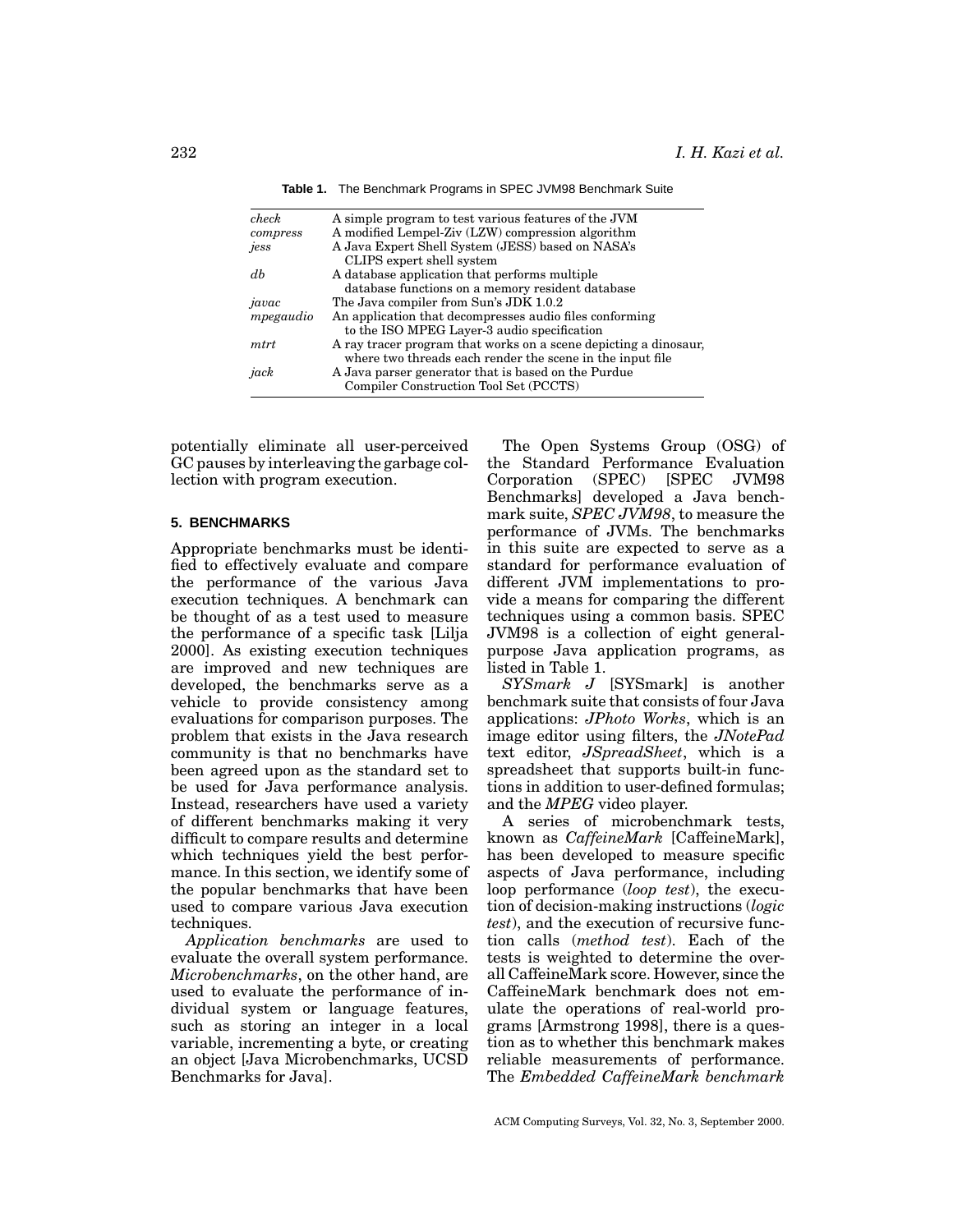[CaffeineMark] is similar to the Caffeine-Mark benchmark except that all graphical tests are excluded. This benchmark is intended as a test for embedded systems.

The *JMark* benchmark [PC Magazine Test Center, Welcome to JMark 2.0], from PC Magazine, consists of eleven synthetic microbenchmarks used to evaluate Java functionality. Among the tests are the graphics mix test, stack test, bubble sort test, memory allocation and garbage collection test, and the graphics thread test. JMark is one of the few benchmarks that attempt to evaluate multithreading performance. *VolanoMark* [Java Benchmarks] is a new server-side Java benchmarking tool developed to assess JVM performance under highly multithreaded and networked conditions. It generates ten groups of 20 connections each with a server. Ten messages are broadcast by each client connection to its respective group. VolanoMark then returns the average number of messages transferred per second as the final score.

The Java Grande Forum has developed a benchmark suite, called the *Java Grande Forum Benchmark Suite* [Java Grande Forum Benchmark Suite], that consists of benchmarks in three categories. The first category, the *low-level operations*, measures the performance of such JVM operations as arithmetic and math library operations, garbage collection, method calls and casting. The benchmarks in the *kernel* category are small program kernels, including *Fourier coefficient analysis*, *LU factorization*, *alpha– beta pruned search*, *heapsort*, and *IDEA encryption*. The *Large Scale Applications* category is intended to represent real application programs. Currently, the only application program in this category is *Euler*, which solves the timedependent Euler equations for flow in a channel.

The *Linpack* benchmark is a popular Fortran benchmark that has been translated into C and is now available in Java [Linpack Benchmark]. This numerically intensive benchmark measures the floating-point performance of a Java

system by solving a dense system of linear equations,  $Ax = b$ . *JavaLex* [JLex] (a lexical analyzer generator), *JavaCup* [CUP Parser Generator for Java] (a Java parser generator), *JHLZip* [JHLZip] (combines multiple files into one archive file with no compression), and *JHLUnzip* [JHLUnzip] (extracts multiple files from JHLZip archives) are some other Java application benchmarks. Other available benchmarks include *JByte*, which is a Java version of the *BYTEmark* benchmark available from BYTE magazine [TurboJ Benchmark's Results]; the *Symantec* benchmark, which incorporates tests such as *sort* and *sieve* [Symantec, TurboJ Benchmark's Results]; the *Dhrystone* CPU benchmark [Dhrystone Benchmark, Dhrystone Benchmark in Java]; *Jell*, a parser generator [Jell]; *Jax*, a scanner generator [Jax]; *Jas*, a bytecode assembler [Jas]; and *EspressoGrinder*, a Java source program-to-bytecode translator [EspressoGrinder]. Additional benchmark references are available on the Java Grande Forum Benchmark website [Java Grande Forum Benchmark].

To compare the performance of the various Java execution techniques, a standard set of benchmarks must be used. The benchmarks must be representative of real-world applications to provide any useful performance evaluations. Many of the Java benchmarks discussed earlier, such as CaffeineMark, Jmark, and Symantec, consist of small programs designed to test specific features of a JVM implementation. Since they do not test the performance of the JVM as a whole, the performance results obtained through these benchmarks will be of little significance when the JVM is used to execute real applications. Some benchmarks, such as JHLZip and JHLUnzip, are I/O bound applications that are not suitable for measuring the performance obtained through compiler optimizations. The SPEC JVM98 suite includes several applications, such as a compiler, a database, and an mpegaudio application, that represent real applications very well. Benchmarks such as these will, therefore, help in understanding the potential performance of various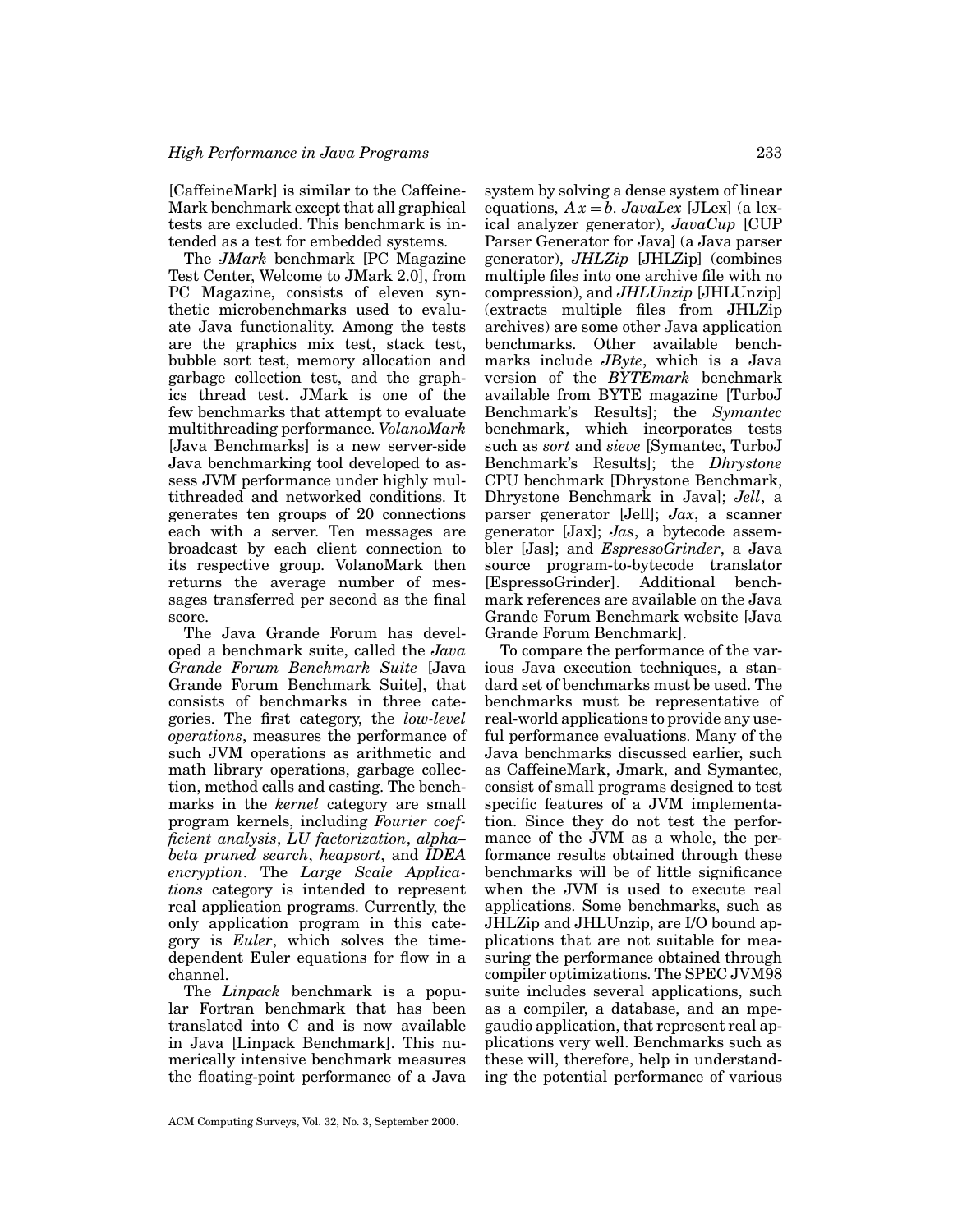| Interpreters<br>Sun JDK | Interpreters<br>(w.r.t.) | JIT compilers<br>(w.r.t.) | C performance<br>$10-50\times$ slower |
|-------------------------|--------------------------|---------------------------|---------------------------------------|
| JIT Compilers           |                          |                           |                                       |
| Microsoft JIT Visual    | $5.6\times$ faster       |                           | $4\times$ slower                      |
| $\rm J++v1.0$           | (SUN JDK1.0.2)           |                           |                                       |
| Symantec Cafe           | $5\times$ faster         |                           |                                       |
| version 1.0             | (SUN JDK1.0.2)           |                           |                                       |
| <b>IBM JIT</b>          | $6.6\times$ faster       |                           |                                       |
| version 3.0             | (IBM JDK1.16)            |                           |                                       |
| Kaffe                   | $2.4\times$ faster       |                           |                                       |
| version 0.9.2           | (SUN JDK1.1.1)           |                           |                                       |
| <b>CACAO</b>            | $5.4\times$ faster       |                           | $1.66\times$ slower                   |
|                         | (SUN JDK1.1)             |                           |                                       |
| AJIT                    | $3.5\times$ faster       | $1.46\times$ faster       |                                       |
|                         | (SUN JDK1.1.1)           | (Kaffe v0.9.2)            |                                       |
| $\rm Direct \, Complex$ |                          |                           |                                       |
| <b>NET</b>              | $17.3\times$ faster      | $3\times$ faster          | $1.85\times$ slower                   |
|                         | (SUN JDK1.0.2)           | (MS JIT v1.0)             |                                       |
| Caffeine                | $20 \times$ faster       | $4.7\times$ faster        | $1.47\times$ slower                   |
|                         | (SUN JDK1.0.2)           | (Symantec Cafe)           |                                       |
| HPCJ                    | $10\times$ faster        | $6\times$ faster          |                                       |
|                         | (IBM AIX1.0.2)           | (IBM JIT v1.0)            |                                       |
| Bytecode Translators    |                          |                           |                                       |
| Toba                    | $5.4\times$ faster       | $1.6\times$ faster        |                                       |
|                         | (SUN JDK1.0.2)           | (Guava 1.0b1)             |                                       |
| Harissa                 | $5\times$ faster         | $3.2\times$ faster        |                                       |
|                         | (SUN JDK1.0.2)           | (Guava 1.0b4)             |                                       |
| Java Processors         |                          |                           |                                       |
| pica Java-I             | $12\times$ faster        | $5\times$ faster          |                                       |
|                         | (SUN JDK1.0.2)           | (Symantec Cafe 1.5)       |                                       |

**Table 2.** Reported Relative Performance of Different Java Execution Techniques and Compiled C

This table shows that the Caffeine compiler produces code that is approximately 20 times faster than the Java code interpreted with Sun's JDK1.0.2 JVM, approximately 4.7 times faster than the Symantec Cafe JIT compiler, and approximately 1.47 times slower than an equivalent compiled C program.

Java execution techniques when used in a real programming environment.

#### **6. PERFORMANCE COMPARISON**

Several studies have attempted to evaluate the different execution techniques for Java programs using various combinations of the benchmarks mentioned in Section 5. The performance evaluation of the different execution techniques are incomplete, however, due to the lack of a standardized set of Java benchmarks. Also, many of the techniques that have been evaluated are not complete implementations of the JVM and the benchmarks have been run on a wide variety of underlying hardware configurations. While incomplete and difficult to compare directly, these performance results do provide a limited means of comparing the alternative techniques to determine which ones may potentially provide an improvement in performance and to what degree.

Table 2 summarizes the relative performance of the various techniques based on reported results. However, the numbers alone do not prove the superiority of one technique over another. When comparing alternative techniques for Java execution, it is important to consider the implementation details of each technique. To support a complete implementation of the JVM, any runtime approach should include garbage collection, exception handling, and thread support. However, each of these features can produce possibly substantial execution overhead. Hence, a technique that includes garbage collection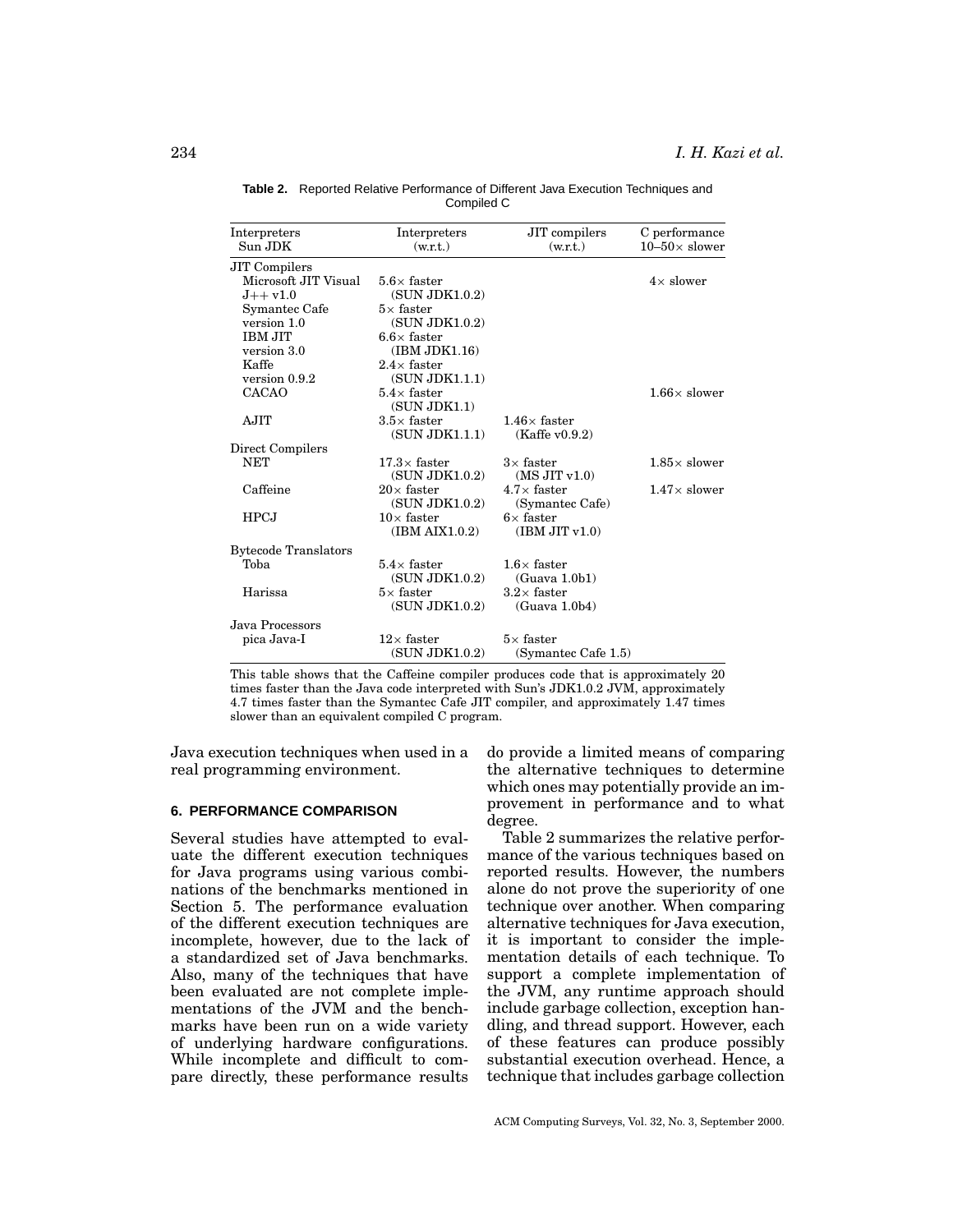|             | Exception handling   | Multithreading       | Garbage collection   |
|-------------|----------------------|----------------------|----------------------|
| <b>NET</b>  | Yes                  | Yes                  | Yes                  |
| Caffeine    | $\operatorname{Yes}$ | No                   | No                   |
| <b>HPCJ</b> | $\operatorname{Yes}$ | $\operatorname{Yes}$ | $\operatorname{Yes}$ |
| Toba        | $\operatorname{Yes}$ | $_{\rm Yes}$         | $\operatorname{Yes}$ |
| Harissa     | $\operatorname{Yes}$ | No                   | $\operatorname{Yes}$ |
| picoJava-I  | $\operatorname{Yes}$ | $\operatorname{Yes}$ | $\operatorname{Yes}$ |

**Table 3.** Support for Exception Handling, Multithreading, and Garbage Collection as Reported for the Various Stand-alone Java Execution Techniques Compared in Table 2

will require more time to execute a Java code than a similar technique that does not support garbage collection. The reader is cautioned that some of the reported values apparently do not include these overhead effects. Table 3 lists whether each execution technique includes support for exception handling, multithreading, and garbage collection. Furthermore, the performance evaluations used a variety of different benchmarks making it difficult to directly compare the different execution techniques.

At present, the performance of Java interpreters is typically about 10–50 times slower than compiled C performance [Java Compiler Technology]. The Microsoft JIT compiler included in Visual  $J_{++}$  v2.0 has been reported to achieve approximately 23% of "typical" compiled C performance. That is, this JIT compiler produces code that executes approximately 4 times slower than compiled C code. When compared to the Sun JDK1.0.2 interpreter, however, an average speedup of 5.6 was obtained [Hsieh et al. 1997]. This performance evaluation was performed as part of evaluating the NET direct compiler using a variety of benchmark programs, in particular, the Unix utilities *wc, cmp, des,* and *grep*; Java versions of the SPEC benchmarks *026.compress, 099.go, 130.li*, and *129.compress*; the C/C++ codes *Sieve, Linpack, Pi, othello,* and *cup*; and the *javac* Java bytecode compiler.

The Symantec Cafe JIT compiler has been shown to be about 5 times faster, on average, than the Sun JDK1.0.2 interpreter based on the Java version of the C programs *cmp, grep, wc, Pi, Sieve*, and *compress* [Hsieh et al. 1996]. The

IBM JIT compiler v3.0, which applies an extensive set of optimizations, performs about 6.6 times faster than IBM's enhanced port of Sun JDK1.1.6 [Burke et al. 1999]. The performance analysis was performed using four SPEC JVM98 benchmark programs—*compress, db, javac*, and *jack*.

Kaffe (version 0.9.2) typically performs about 2.4 times faster than the Sun JDK1.1.1 interpreter for the benchmarks *Neighbor* (performs a nearest-neighbor averaging), *EM3D* (performs electromagnetic simulation on a graph), *Huffman* (performs a string compression/decompression algorithm), and *Bitonic Sort* [Azevedo et al. 1999].

CACAO improves Java execution time by a factor of 5.4, on average, over the Sun Java interpreter [Krall and Grafl 1997]. These performance results were obtained using the benchmark programs *JavaLex, javac, espresso, Toba*, and *java cup*. When compared to compiled C programs optimized at the highest level, though, CACAO (with array bounds check and precise floating point exception disabled) performs about 1.66 times slower. This comparison with compiled C programs was performed using the programs *Sieve, addition*, and *Linpack*. Since these are very small programs, the performance difference compared to compiled C code is likely to be higher when applied to real applications.

The AJIT compiler performs about 3.4 times better than the Sun JDK1.1.1 interpreter and about 1.46 times faster than the Kaffe JIT compiler for the benchmarks *Neigbor, EM3D, Huffman*, and *Bitonic Sort* [Azevedo et al. 1999].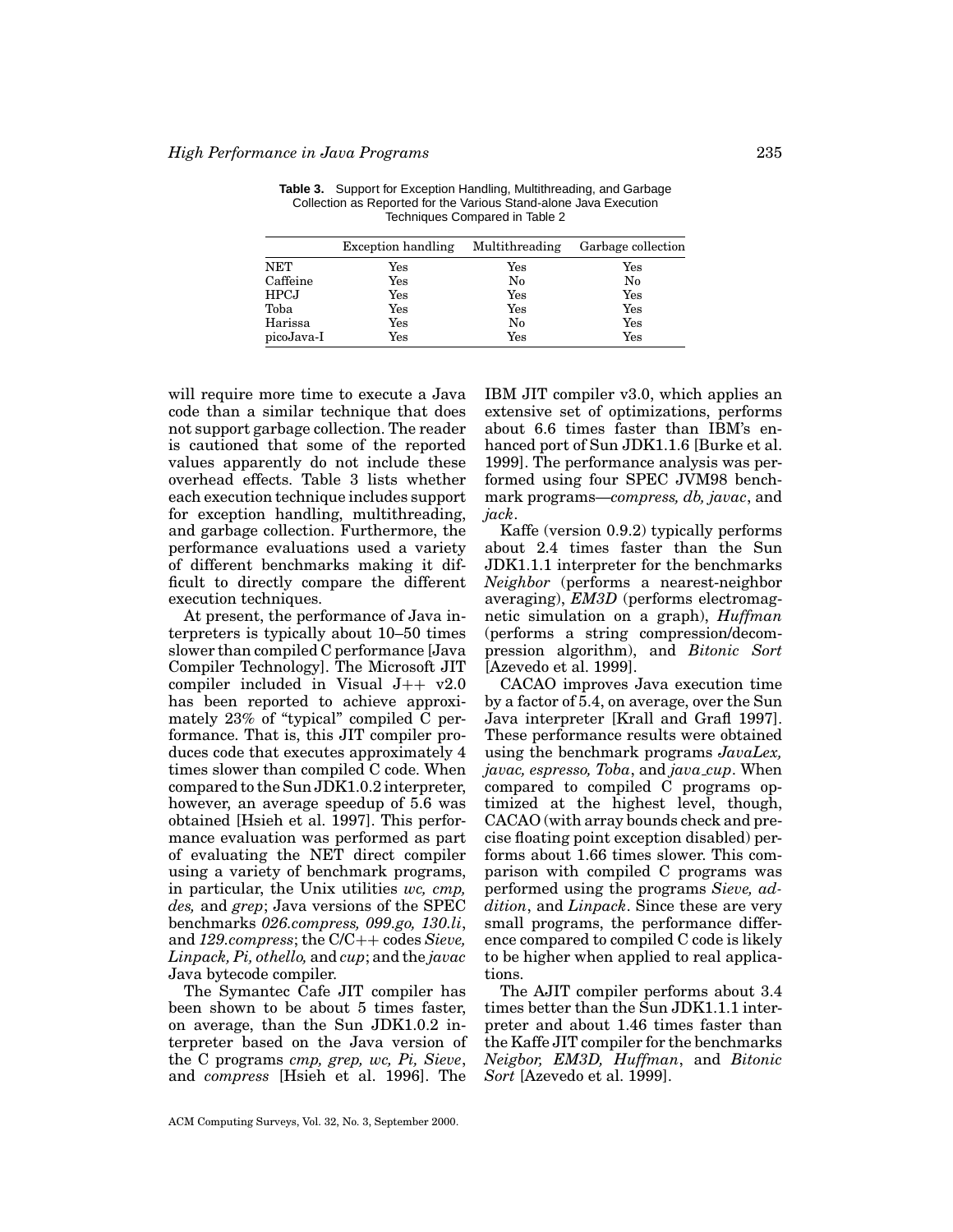Performance evaluation results of a number of direct compilers show their higher performance compared to the interpreters and JIT compilers. The NET compiler, for instance, achieves a speedup of up to 45.6 when compared to the Sun JDK1.0.2 interpreter, with an average speedup of about 17.3 [Hsieh et al. 1997]. Compared to the Microsoft JIT, NET is about 3 times faster, on average, and currently achieves 54% of the performance of compiled C code. The NET compiler uses a mark-and-sweep based garbage collector. The overhead of the garbage collection is somewhat reduced by invoking the garbage collector only when the memory usage reaches some predefined limit. The benchmarks used in evaluating NET include the Unix utilities *wc, cmp, des,* and *grep*; Java versions of the SPEC benchmarks *026.compress, 099.go, 132.ijpeg*, and *129.compress*; the C/C++ codes *Sieve, Linpack, Pi, othello,* and *cup*; and the Java codes *JBYTEmark* and *javac*.

The Caffeine compiler yields, on average, 68 percent of the speed of compiled C code [Hseih et al. 1996]. It runs 4.7 times faster than the Symantec Cafe JIT compiler and 20 times faster than the Sun JDK1.0.2 interpreter. The reported performance of Caffeine is better than the NET compiler since it does not include garbage collection and thread support. The benchmarks used are *cmp, grep, wc, Pi, Sieve,* and *compress*.

The performance results obtained for the HPCJ show an average speedup of 10 over the IBM AIX JVM1.0.2 interpreter [Seshadri 1997]. HPCJ is about 6 times faster than the IBM AIX JIT compiler (version 1.0). The HPCJ results include the effects of a conservative garbage collection mechanism, exception handling, and thread support. Its performance was evaluated using a number of language processing benchmarks, namely, *javac*, *JacorB* (a CORBA/IDL to Java translator), *Toba, JavaLex, JavaParser, JavaCup,* and *Jobe*.

Codes generated by the bytecode compiler Toba when using a conservative garbage collector, thread package, and exception handling, are shown to run 5.4 times faster than the Sun JDK1.0.2 interpreter and 1.6 times faster than the Guava JIT compiler [Proebsting et al. 1997]. The results are based on the benchmarks *JavaLex, JavaCup, javac, espresso, Toba, JHLZip,* and *JHLUnzip*.

The Harissa bytecode-to-C translator performs about 5 times faster than the Sun JDK1.0.2 interpreter and 3.2 times faster than the Guava JIT compiler based on the *javac* and *javadoc* benchmark programs [Muller et al. 1997]. This version of Harissa includes a conservative garbage collector but does not provide thread support.

In addition to analyzing the performance of the various interpreters and compilers, the improvement in performance due to the use of Java processors has also been considered. The performance of the picoJava-I core was analyzed by executing two Java benchmarks, *javac* and *Raytracer*, on a simulated picoJava-I core [O'Connor and Tremblay 1997]. The results show that the simulated picoJava-I core executes the Java codes about 12 times faster than the Sun JDK1.0.2 interpreter, and about 5 times faster than the Symantec Cafe v1.5 JIT compiler executing on a Pentium processor, at an equal clock rate. In the simulation of the picoJava-I core, the effect of garbage collection was minimized by allocating a large amount of memory to the applications.

A simulation-based performance analysis of the proposed Java processor [Vijaykrishnan et al. 1998] shows that the virtual address object cache reduces up to 1.95 cycles per object access compared to the serialized handle and object lookup scheme. The extended folding operation feature eliminates redundant loads and stores that constitute about 9% of the dynamic instructions of the benchmarks studied (*javac, javadoc, disasmb, sprdsheet,* and *JavaLex*).

To roughly summarize this array of performance comparisons, assume we have a Java program that takes 100 seconds to execute with an interpreter. A JIT compiler would execute this program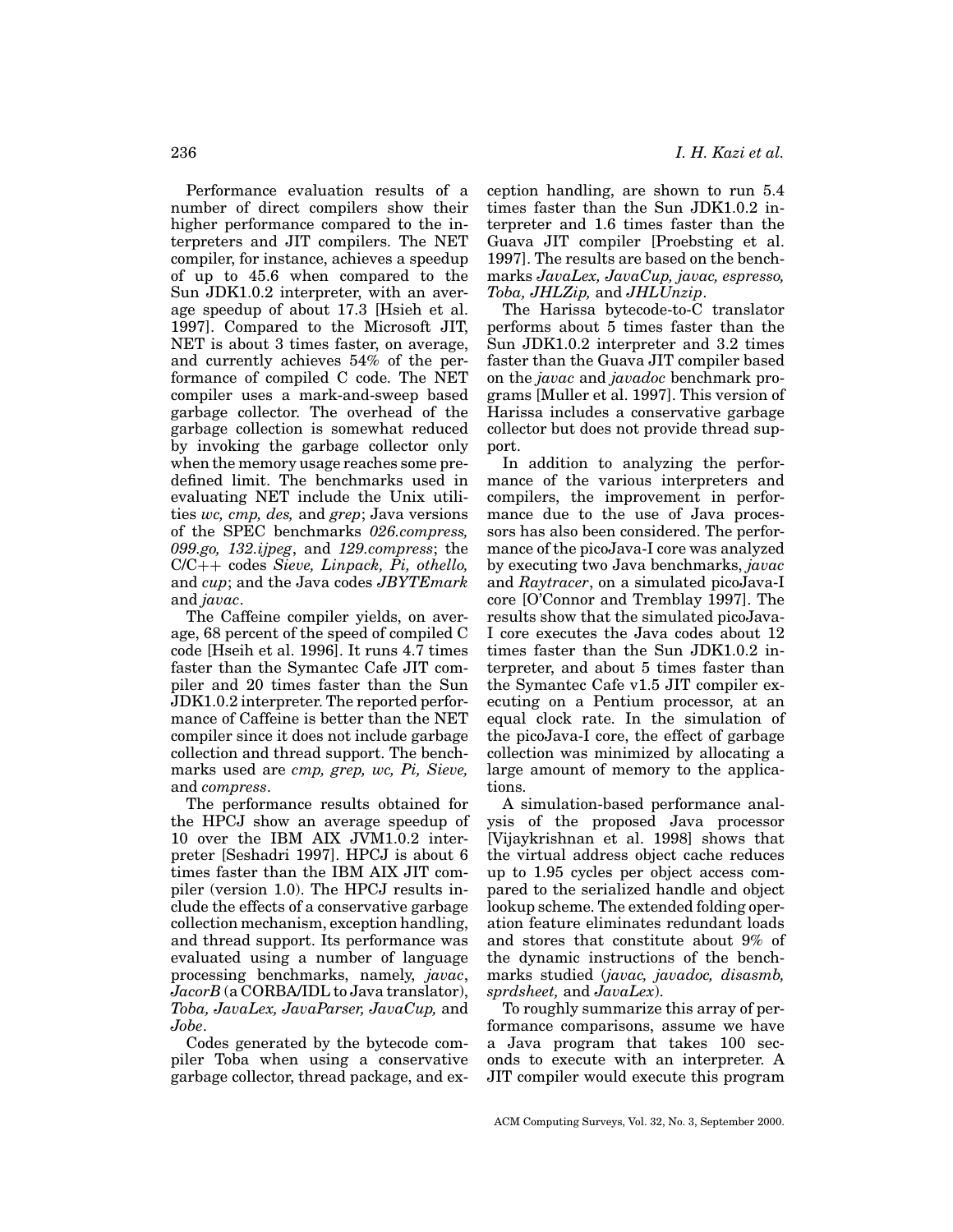in 10–50 seconds. A bytecode translator would likely produce an execution time of approximately 20 seconds. A direct Java to native code compilation would result in an execution time of around 5 seconds running on the same hardware as the interpreter. A Java processor implemented with an equivalent technology is likely to record an execution time of 5–10 seconds. Finally, an equivalent C program running on the same hardware would complete in 2–10 seconds.

## **7. CONCLUSION**

Java, as a programming language, offers enormous potential by providing platform independence and by combining a wide variety of language features found in different programming paradigms, such as, an object-orientation model, multithreading, automatic garbage collection, and so forth. The same features that make Java so attractive, however, come at the expense of very slow performance. The main reason behind Java's slow performance is the high degree of hardware abstraction it offers. To make Java programs portable across all hardware platforms, Java source code is compiled to generate platform-independent bytecodes. These bytecodes are generated with no knowledge of the native CPU on which the code will be executed, however. Therefore, some translation or interpretation must occur at run-time, which directly adds to the application program's execution time.

Memory management through automatic garbage collection is an important feature of the Java programming language since it releases programmers from the responsibility for deallocating memory when it is no longer needed. However, this automatic garbage collection process also adds to the overall execution time. Additional overhead is added by such features as exception handling, multithreading, and dynamic loading.

In the standard interpreted mode of execution, Java is about 10–50 times slower than an equivalent compiled C program. Unless the performance of Java programs becomes comparable to com-

piled programming languages such as C or C++, however, Java is unlikely to be widely accepted as a general-purpose programming language. Consequently, researchers have been developing a variety of techniques to improve the performance of Java programs. This paper surveyed these alternative Java execution techniques. Although some of these techniques (e.g., direct Java compilers) provide performance close to compiled C programs, they do so at the possible expense of the portability and flexibility of Java programs. Java bytecode-to-source translators convert bytecodes to an intermediate source code and attempt to improve performance by applying existing optimization techniques for the chosen intermediate language. Some other techniques attempt to maintain portability by applying standard compiler optimizations directly to the Java bytecodes. Only a limited number of optimization techniques can be applied to bytecodes, though, since the entire program structure is unavailable at this level. Hence, bytecode optimizers may not provide performance comparable to direct compilation.

Another technique to maintain portability while providing higher performance is to parallelize loops or recursive procedures. However, the higher performance of such techniques is obtained only in multiprocessor systems and only on application programs that exhibit significant amounts of inherent parallelism. Yet another approach to high performance Java is a Java processor that directly executes the Java bytecodes as its native instruction set. Although these processors will execute Java programs much faster than either interpreters or compiled programs, they are of limited use since applications written in other programming languages cannot be run efficiently on these processors.

The current state-of-the-art research in Java execution techniques is being pursued along several directions. To match the performance of compiled programs, Java bytecodes must be translated to native machine code. However, the generation of this native machine code must be done dynamically during the program's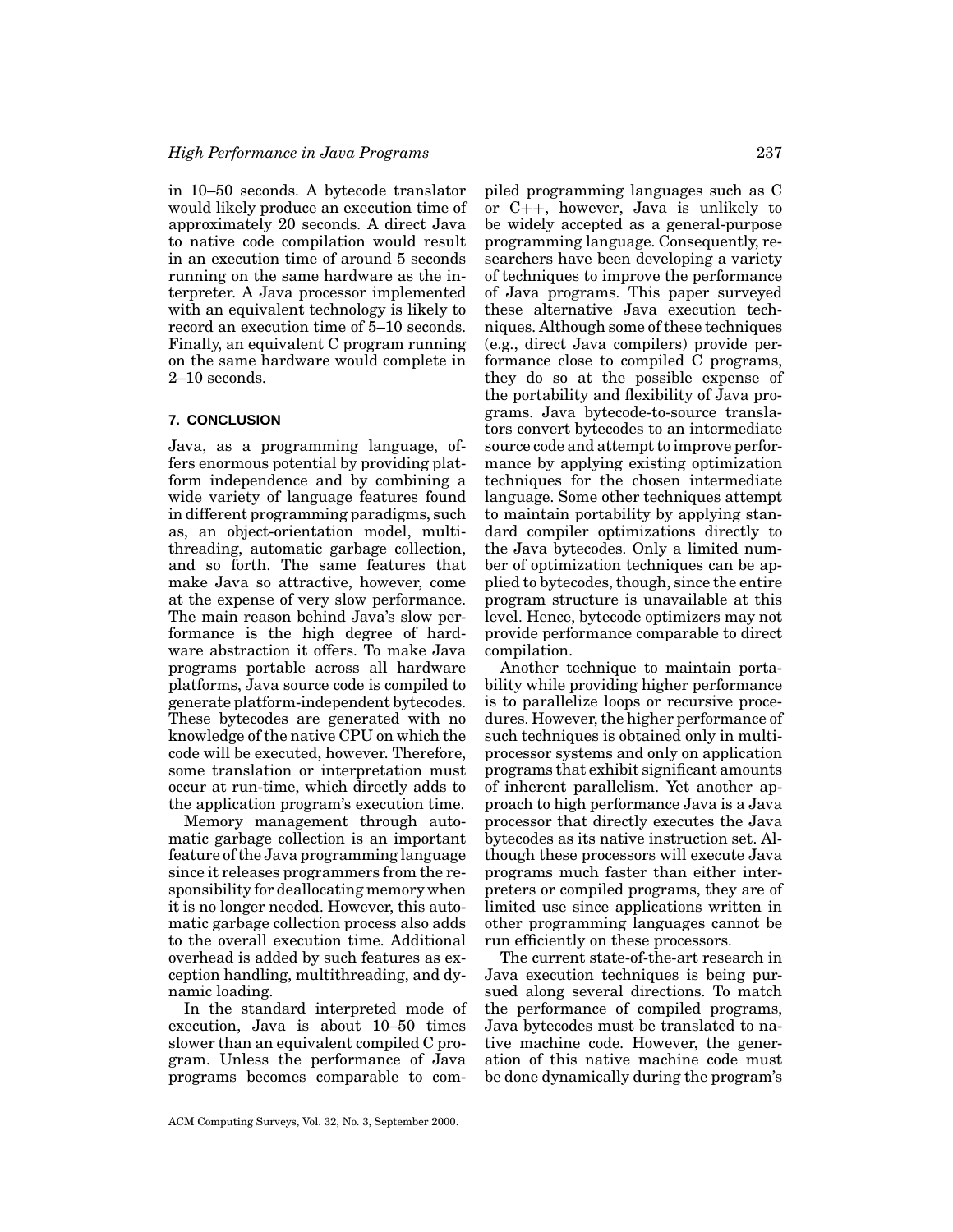execution to support Java's portability and flexibility. Researchers are continually improving JIT compilation techniques to generate more highly optimized code within the limited amount of time available for the JIT compilation. Dynamic compilation techniques based on program execution profiles are also being applied. These techniques dynamically generate highly optimized native code as the program is executed. This dynamic compilation allows the program execution to adapt itself to its varying behavior to thereby provide improved performance.

Another trend for obtaining greater levels of performance is to improve the performance of the various individual JVM features, such as garbage collection, thread synchronization, and exception handling, that add overhead directly to the execution of the native code. Yet another trend is to execute Java programs in parallel and distributed environments. Different parallelization models are being developed to extract parallelism from serial Java programs without modifying the underlying JVM implementation. The bottleneck in this case, however, is the performance of the Java RMI and multithreading mechanisms, although research is also being pursued to provide efficient implementations of Java RMI and thread support mechanisms that will improve the performance of parallel and distributed Java programs.

The choice of a particular Java execution technique must be guided by the requirements of the application program as well as the performance offered by the technique. However, as was pointed out earlier, the performance evaluation of these various execution techniques is incomplete due to the lack of a standardized set of Java benchmark programs. Also, many of the techniques that have been evaluated were not complete implementations of the JVM. Some included garbage collection and exception handling, for instance, while others did not. These methodological variations make it extremely difficult to compare one technique to another even with a standard benchmark suite.

While Java has tremendous potential as a programming language, there is a tremendous amount yet to be done to make Java execution-time performance comparable to more traditional approaches.

### **ACKNOWLEDGMENTS**

We thank Amit Verma and Shakti Davis for their help in gathering some of the information used in this paper.

#### **REFERENCES**

- ARMSTRONG, E. 1998. HotSpot: A new breed of virtual machine. *Java World*, Mar.
- ARNOLD, K. AND GOSLING, J. 1996. *The Java Programming Language*. Addison-Wesley, Reading, MA.
- AHO, A. V., SETHI, R., AND ULLMAN, J. D. 1986. *Compilers Principles, Techniques, and Tools*. Addison-Wesley, Reading, MA.
- AZEVEDO, A., NICOLAU, A., AND HUMMEL, J. 1999. Java annotation-aware just-in-time (AJIT) compilation system. In *Proceedings of the ACM 1999 Conference on Java Grande*, 142–151.
- ADL-TABATABAI, A., CIERNIAK, M., LUEH, G. Y., PARIKH, V. M., AND STICHNOTH, J. M. 1998. Fast, effective code generation in a just-in-time Java compiler. In *Proceedings of the ACM SIGPLAN '98 Conference on Programming Language Design and Implementation*, 280–290.
- BIK, A. AND GANNON, D. 1997. Automatically exploiting implicit parallelism in Java. In *Concurrency: Practice and Experience*, vol. 9, no. 6, 579–619.
- BIK, A. AND GANNON, D. 1998. Javab—A prototype bytecode parallelization tool, *ACM Workshop on Java for High-Performance Network Computing*.
- BACON, D. F., KONURU, R., MURTHY, C., AND SERRANO, M. 1998. Thin locks: Featherweight synchronization for Java. In *Proceedings of the ACM SIGPLAN '98 Conference on Programming Language Design and Implementation*, 258–268.
- BURKE, M. G., CHOI, J.-D, FINK, S., GROVE, D., HIND, M., SARKAR, V., SERRANO, M., SREEDHAR, V. C., AND SRINIVASAN, H. 1999. The Jalapeno dynamic optimizing compiler for Java. In *Proceedings of the ACM 1999 Conference on Java Grande*, 129–141.
- ByteMark, http://www.byte.com.
- CIERNIAK, M. AND LI, W. 1997a. Optimizing Java bytecodes. In *Concurrency: Practice and Experience*, vol. 9, no. 6, 427–444.
- CIERNIAK, M. AND LI, W. 1997b. Just-in-time optimizations for high-performance Java programs. In *Concurrency: Practice and Experience*, vol. 9, no. 11, 1063–1073.
- CHANG, P. P., MAHLKE, S. A., CHEN, W. Y., WATER, N. J., AND HWU, W. W. 1991. IMPACT: An architectural framework for multiple-instruction-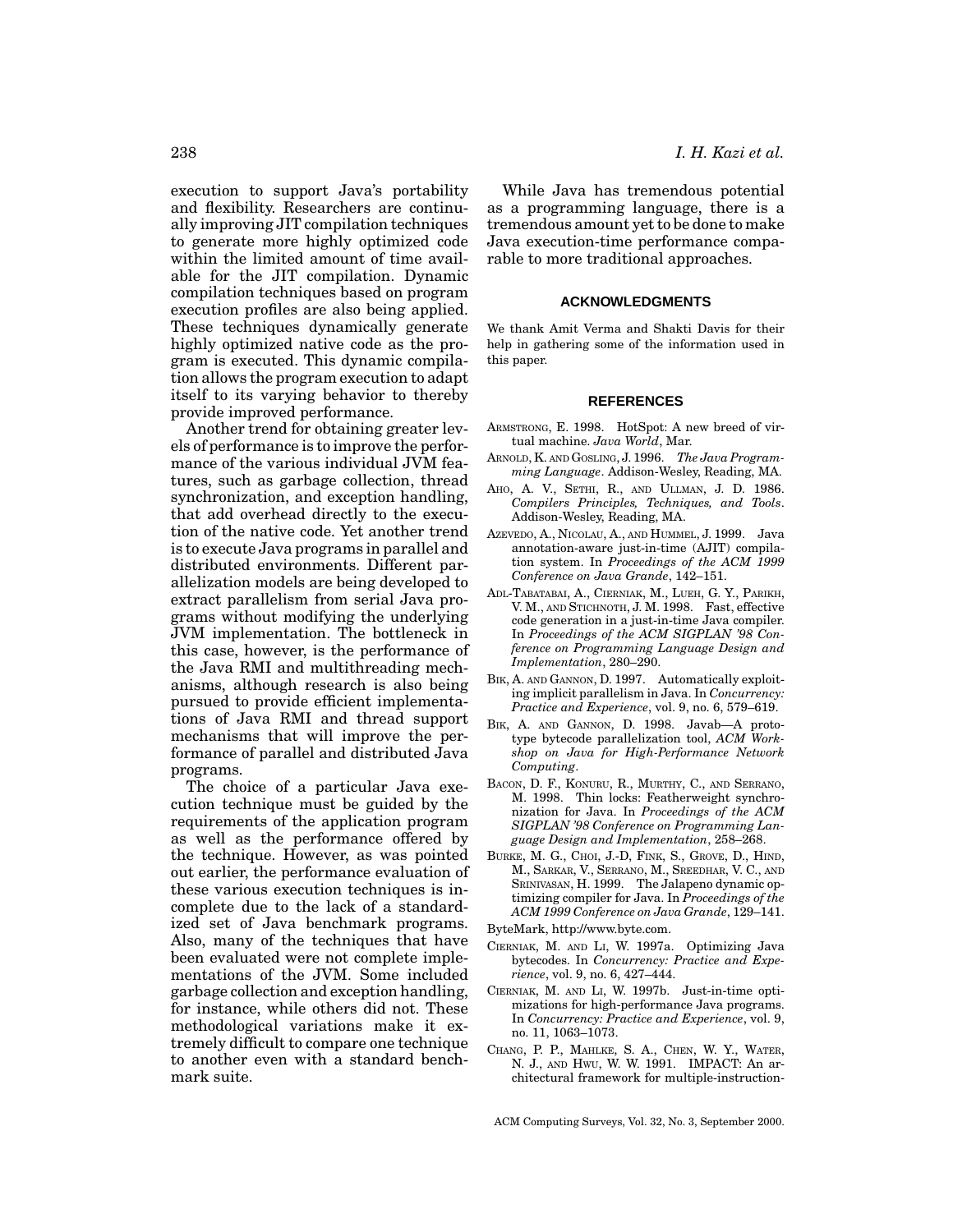issue processors. In *Proceedings of the 18th Annual International Symposium on Computer Architecture*, May 28, 266–275.

- CaffeineMark, http://www.pendragon-software.com/ pendragon/cm3/info.html.
- CUP Parser Generator for Java, http://www.cs. princeton.edu/˜ appel/modern/java/CUP.
- DEAN, J., GROVE, D., AND CHAMBERS, C. 1995. Optimization of object-oriented programs using static class hierarchy analysis. In *Proceedings of ECOOP '95*, vol. 952 of Lecture Notes in Computer Science. Springer-Verlag, New York, 77–101.
- DEAN, J., DEFOUW, G., GROVE, D., LITVINOV, V., AND CHAMBERS, C. 1996. Vortex: An optimizing compiler for object-oriented languages. In *Conference on Object-Oriented Programming Systems, Languages, and Applications (OOP-SLA)*, 93–100.
- DashO Pro, http://www.preemptive.com/DashO/.
- Dhrystone Benchmark, http://www.netlib.org/ benchmark/dhry-c.
- Dhrystone Benchmark in Java, http://www.ccreators.co.jp/okayan/DhrystoneApplet/.
- EBCIOGLU, K., ALTMAN, E., AND HOKENEK, E. 1997. A Java ILP machine based on fast dynamic compilation. In *International Workshop on Security and Efficiency Aspects of Java*, Eilat, Israel, Jan. 9–10.
- EspressoGrinder, http://wwwipd.ira.uka.de/∼espresso/.
- FAJITA FAJITA Compiler Project, http://www.ri. silicomp.fr/adv-dvt/java/fajita/index-b.htm.
- GOSLING, J., JOY, B., and STEELE, G. 1996. *The Java Language Specification*. Addison-Wesley, Reading, MA.
- HSIEH, C. A., GYLLENHAAL, J. C., AND HWU, W. W. 1996. Java bytecode to native code translation: The caffeine prototype and preliminary results. In *International Symposium on Microarchitecture MICRO* 29, 90–97.
- HSIEH, C. A., CONTE, M. T., GYLLENHAAL, J. C., AND HWU, W. W. 1997. Optimizing NET compilers for improved Java performance. *Computer*, June, 67–75.
- ICHISUGI, Y. AND ROUDIER, Y. 1997. Integrating data-parallel and reactive constructs into Java. In *Proceedings of France–Japan Workshop on Object-Based Parallel and Distributed Computation (OBPDC '97)*, France.
- IVANNIKOV, V., GAISSARAYAN, S., DOMRACHEV, M., ETCH, V., AND SHTALTOVNAYA, N. 1997. *DPJ*: *Java Class Library for Development of Data-Parallel Programs*. Institute for Systems Programming, Russian Academy of Sciences, http://www.ispras.ru/∼dpj/.
- ISHIZAKI, K., KAWAHITO, M., YASUE, T., TAKEUCHI, M., OLASAWARA, T., SULANUMA, T., ONODERA, T., KOMATSU, H., AND NAKATANI, T. 1999. Design, implementation, and evaluation of optimizations in a just-in-time compiler. In *Proceedings*

*of the ACM 1999 Conference on Java Grande*, June, 119–128.

- Jas: Bytecode Assembler, http://www.meurrens. org/ip-Links/Java/codeEngineering/blackDown/ jas.html.
- Java Benchmarks—VolanoMark, http://www.volano. com/mark.html.
- Java Compiler Technology, http://www.gr.opengroup. org/compiler/index.htm.
- Java Grande Forum Benchmark: Links to Other Java Benchmarks, http://www.epcc.ed.ac.uk/ research/javagrande/links.html.
- Java Grande Forum Benchmark Suite, http://www. epcc.ed.ac.uk/research/javagrande/benchmarking.
- html.
- Java Grande Forum Report: Making Java Work for High-End Computing, JavaGrande Forum Panel, SC98, Nov. 1998, http://www.javagrande. org/reports.htm.
- Java Microbenchmarks, http://www.cs.cmu.edu/jch/ java/benchmarks.html.
- Jax: Scanner Generator, http://www.meurrens. org/ip-Links/Java/codeEngineering/blackDown/ jax.html.
- Jell: Parser Generator, http://www.meurrens.org/ ip-Links/Java/codeEngineering/blackDown/jell. html.
- JHLUnzip—A Zippy Utility, http://www.easynet. it/˜ jhl/apps/zip/unzip.html.
- JHLZip–Another Zippy Utility, http://www. easynet. it/˜ jhl/apps/zip/zip.html.
- JLex: A Lexical Analyzer Generator for Java, http://www.cs.princeton.edu/appel/modern/java/ ˜ JLex.
- Just-In-Time Compilation and the Microsoft VM for Java, http://premium.microsoft.com/msdn/ library/sdkdoc/java/htm/Jit Structure.htm.
- KAZI, I. H. AND LILJA, D. J. 2000. JavaSpMT: A speculative thread pipelining parallelization model for Java programs. In *Proceedings of the International Parallel and Distributed Processing Symposium (IPDPS)*, May, 559–564.
- KRALL, A. AND GRAFL, R. 1997. CACAO—A 64 bit Java VM just-in-time compiler. In *Principles & Practice of Parallel Programming (PPoPP) '97 Java Workshop*.
- KRALL, A. AND PROBST, M. 1998. Monitors and exceptions: How to implement Java efficiently. In *ACM Workshop on Java for High-Performance Network Computing*.
- KRINTZ, C., CALDER, B., AND, HÖLZLE, U. 1999. Reducing transfer delay using Java class file splitting and prefetching. In *OOPSLA '99*, 276–291.
- LILJA, DAVID J. 2000. *Measuring Computer Performance: A Practitioner's Guide*. Cambridge University Press, New York.
- LAUNAY, P. AND PAZAT, J. L. 1997. A Framework for Parallel Programming in Java. IRISA, France, Tech. Rep. 1154, Dec.